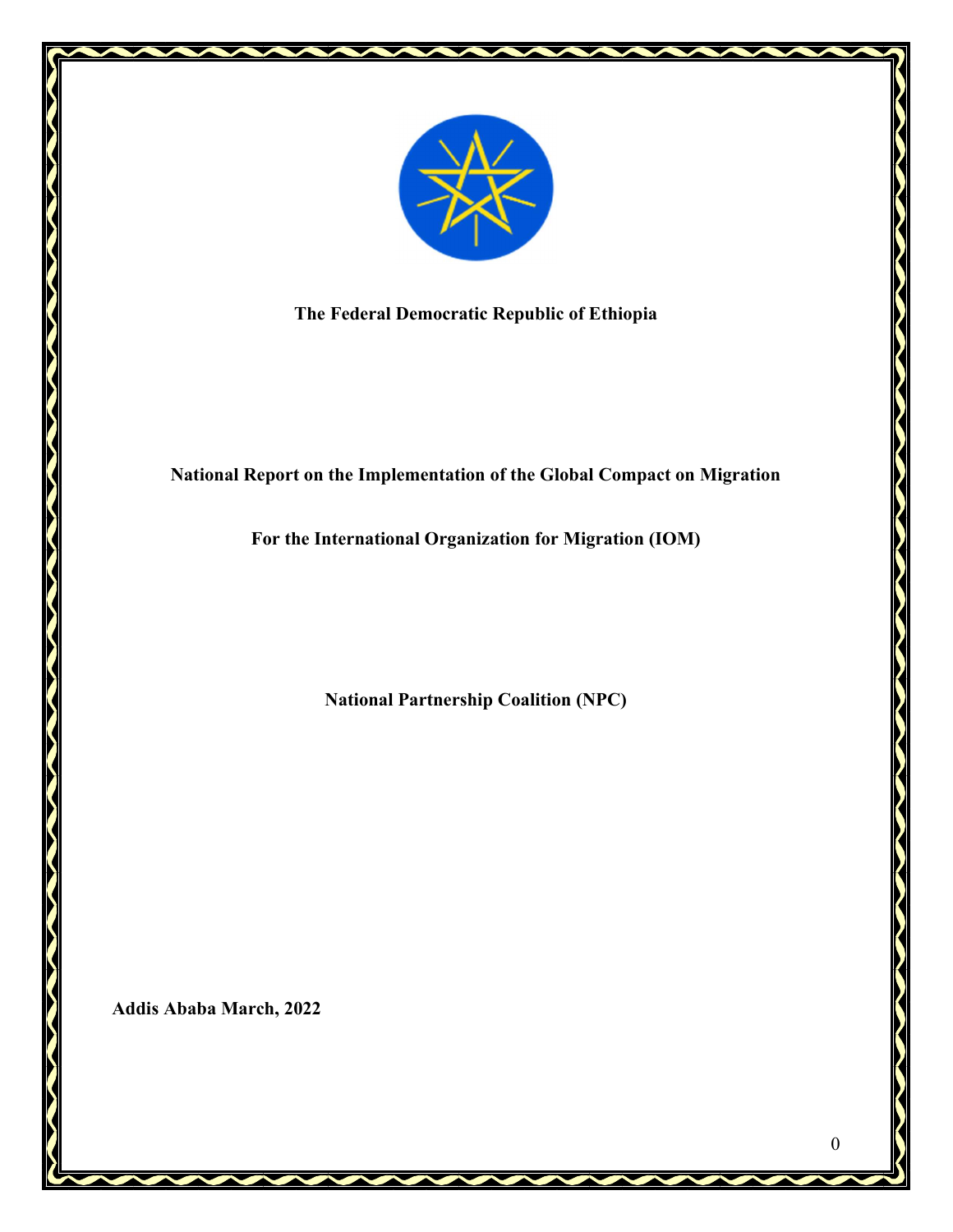## Introduction

Ethiopia has been instrumental in the ratification process of the Global Compact for Safe, Orderly and Regular Migration (GCM) from its inception. The GCM was signed on 10 and 11 December 2018 in Marrakesh, Morocco, in the presence of Heads of State and senior representatives of various member states, recognizing the New York Declaration for Refugees and Migrants and acknowledging its multifaceted contribution to strengthening international migration management, cooperation and coordination. The GCM was also endorsed by the United Nations General Assembly on 18 December 2018. During the development and adoption processes, the country which was represented by a High-Level Government of Ethiopia (GoE) delegation, acknowledged the importance of the Compact, and accepted its goals and committed to implementing them, considering the immense contribution they can make to the various national migration programmes and strategies. Based on this, the country has been working to identify ten priority GCM goals and was recently recognized as a GCM Champion country in East Africa; this was confirmed by an official letter of approval sent to the International Organization for Migration Headquarters by the GoE.

As per article 50 of the GCM, the implementation of GCM objectives is being reviewed by the United Nations Regional Economic Commission as well as the relevant regional, areal and sub-regional institutions in accordance with the guidelines. Consequently, the United Nations Economic Commission for Africa (UNECA) has been reviewing the activities conducted in Ethiopia since the adoption of the compact. This second national report was developed in collaboration with a broad range of stakeholders at all levels of governance. It is as follows.

## I. Methodology

The methodology we used to prepare the second report on national review of the GCM is as follows.

a. Establishment of a technical drafting team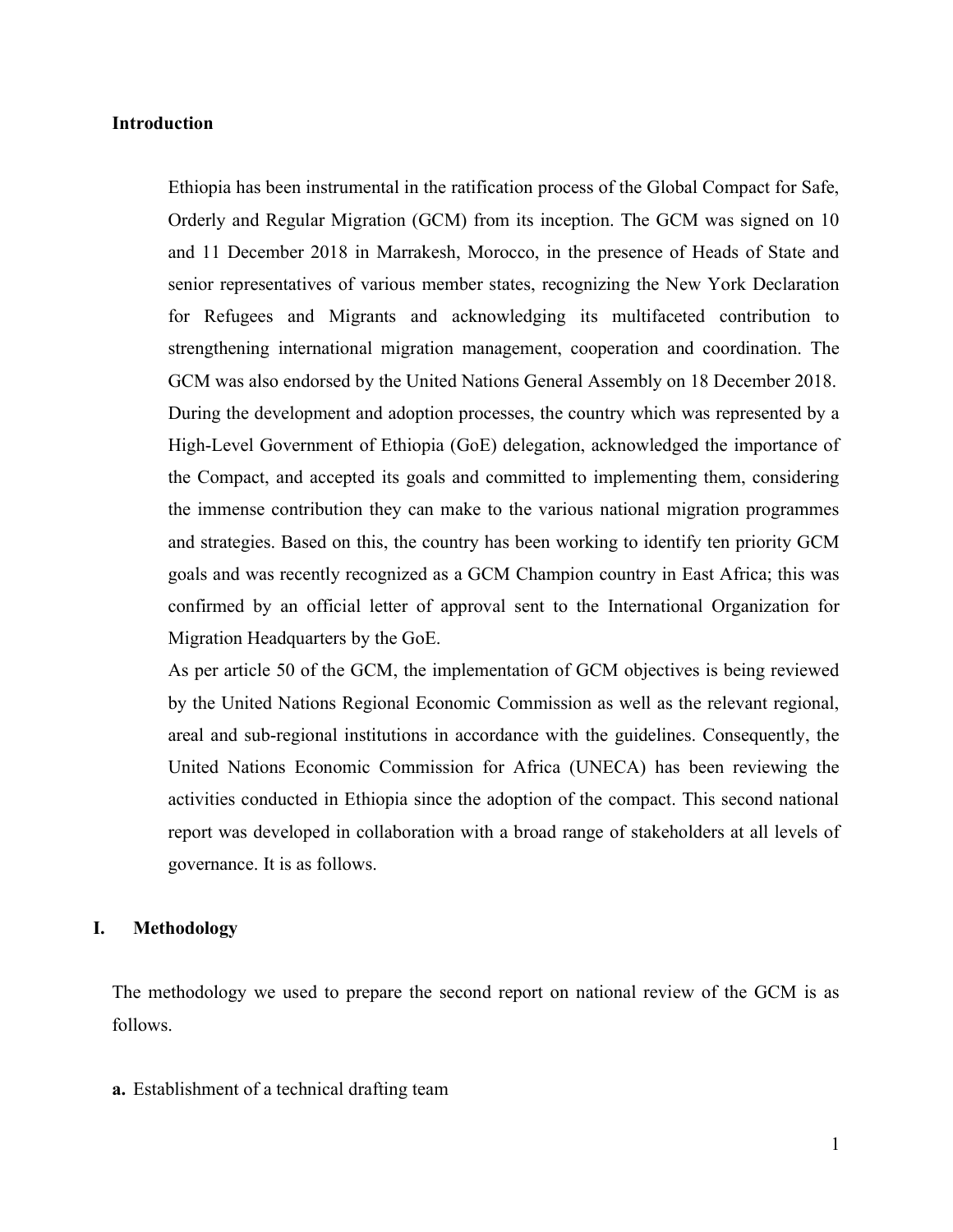- Relevant stakeholders who are members of the National Partnership Coalition (NPC) and custodians of migration governance were assigned by consensus as the main producers of the report (drafting team), with the Ministry of Justice assuming the leading role as the coordinator of the NPC. These included the Ministry of Justice, Ministry of labour and skill, Ministry of Foreign Affairs (MOFA), Immigration and Nationality Service, Ethiopian Statistics Service (ESC), and International Organization for Migration (IOM).
- Relevant stakeholders collected and reviewed related documents, including plans and reports.
- The drafting team discussed with relevant officials and professionals at all levels and prepared an initial draft report to be discussed at a multi-stakeholder consultation event.
- b. Multi-stakeholder consultation
	- Ethiopia being one of the first signatories of the GCM, various activities have been carried out in the implementation of this document. In the country, a number of governmental, non-governmental, international and domestic charity organizations have been involved in the implementation of the GCM. Extensive discussions were held to provide information to stakeholders involved in the preparation and development of a high-quality and second explanatory national report on the issue. Below are the steps that were followed in the development of the report:
	- Stakeholders were sent the draft document in advance to make the necessary preparations and their feedback was collected at a two-day multi-stakeholder consultation event on the draft report on 24 February 2022.
	- The final report was prepared by incorporating the inputs collected from the multistakeholder consultation event.
- c. The review was conducted as per the above by using a participatory approach. The stakeholders were selected to reflect the whole of government and whole of society approaches to migration governance that the GoE is firmly committed to. The stakeholders who participated in the review are the following:
	- Participant government agencies: Ministry Of Justice, Ministry of labour and skill, MOFA, Ministry of Peace (MOP), Ministry of Agriculture (MOA), Ministry of Plan and development, Immigration, Ethiopian Diaspora Agency, Ministry of Education, Refugees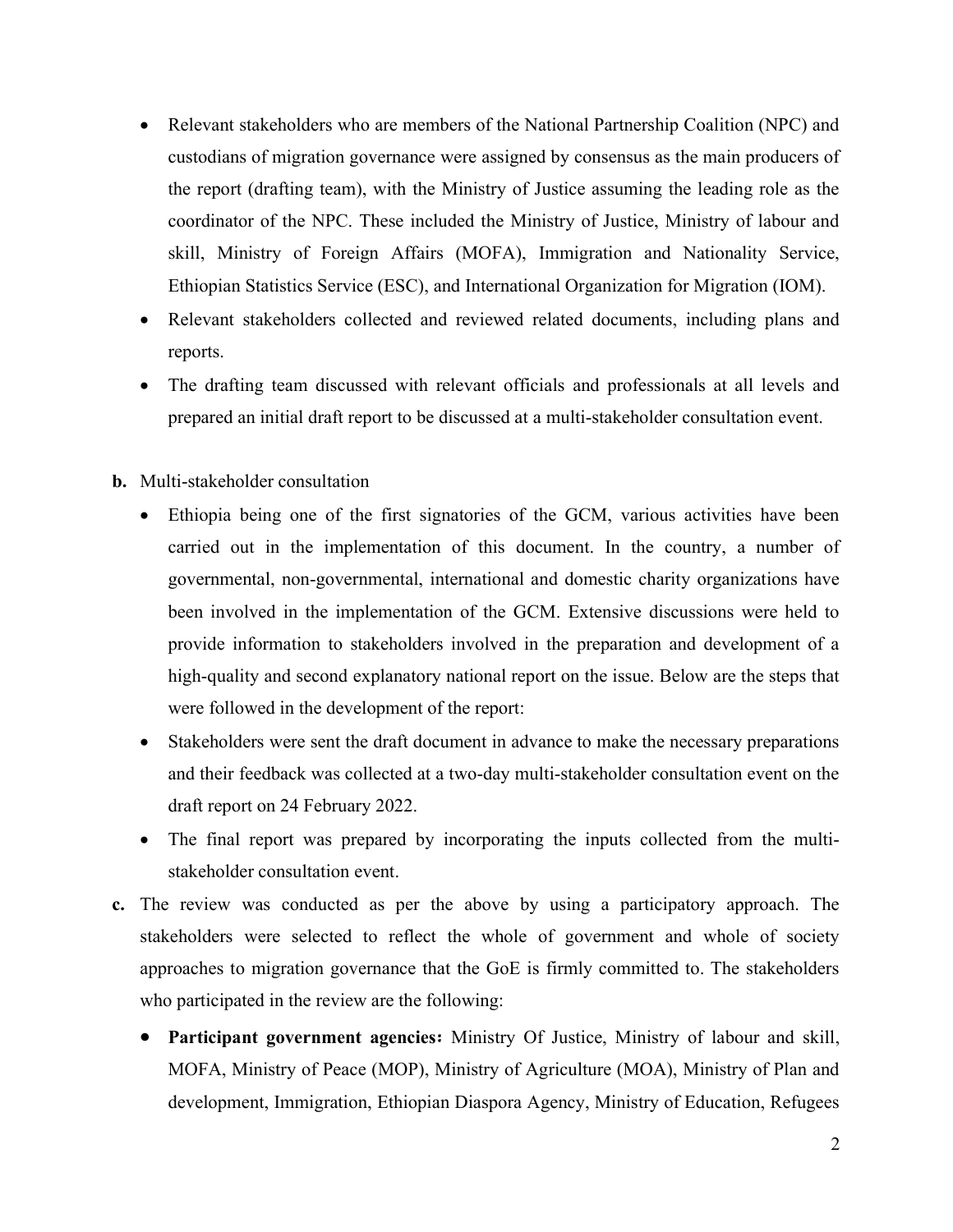and returnees Service, the Ministry of Women and social Affair, the Federal Police Commission and the Ethiopian Statistics Service.

- Participant non-governmental organizations: Ethiopian Youth Federation, Ethiopian Women's Federation, Ethiopian Employers' Federation, Ethiopian Workers' Confederation.
- International Organizations: IOM, the United Nations Children's Fund (UNICEF) and the United Nations High Commissioner for Refugees (UNHCR), International Labour Organization (ILO)
- Religious Institutions፡ The Inter-Religious Council of Ethiopia represented various religious institutions.
- Media፡ The Ethiopian News Agency and the Ethiopian Broadcasting Corporation.
- Local Charitable Organizations፡ Agar Ethiopia Charitable Society, Good Samaritan Association and the Organization for Prevention, Rehabilitation and Integration of Female Street children (OPRIFS) participated.
- d. The following information was used to conduct the review.
	- The Ten-Year Perspective Plan for Ethiopia (2020/21-2030/31);
	- Key Performance Indicators designed by the National Planning Commission of Ethiopia;
	- The Five-year Strategic Plan (2021-2025) of the National Partnership Coalition on Migration.
	- The Fiscal Year Plan of the National Partnership Coalition (NPC) and its periodic performance reports;
	- Migration-related annual plans and documents prepared by the different NPC thematic working groups based on the roles and responsibilities assigned to them by Proclamation 1178/2020 and its subsidiary regulation and directives.
- e. IOM provided technical and financial support starting from the inception until the final publication of this second national report. The GoE expressed its deepest gratitude for this kind of support and cooperation. In addition, the UN Migration Network for Ethiopia (UNMNE) provided technical support in organizing the national review workshops which have supported the GoE in prioritizing GCM objectives.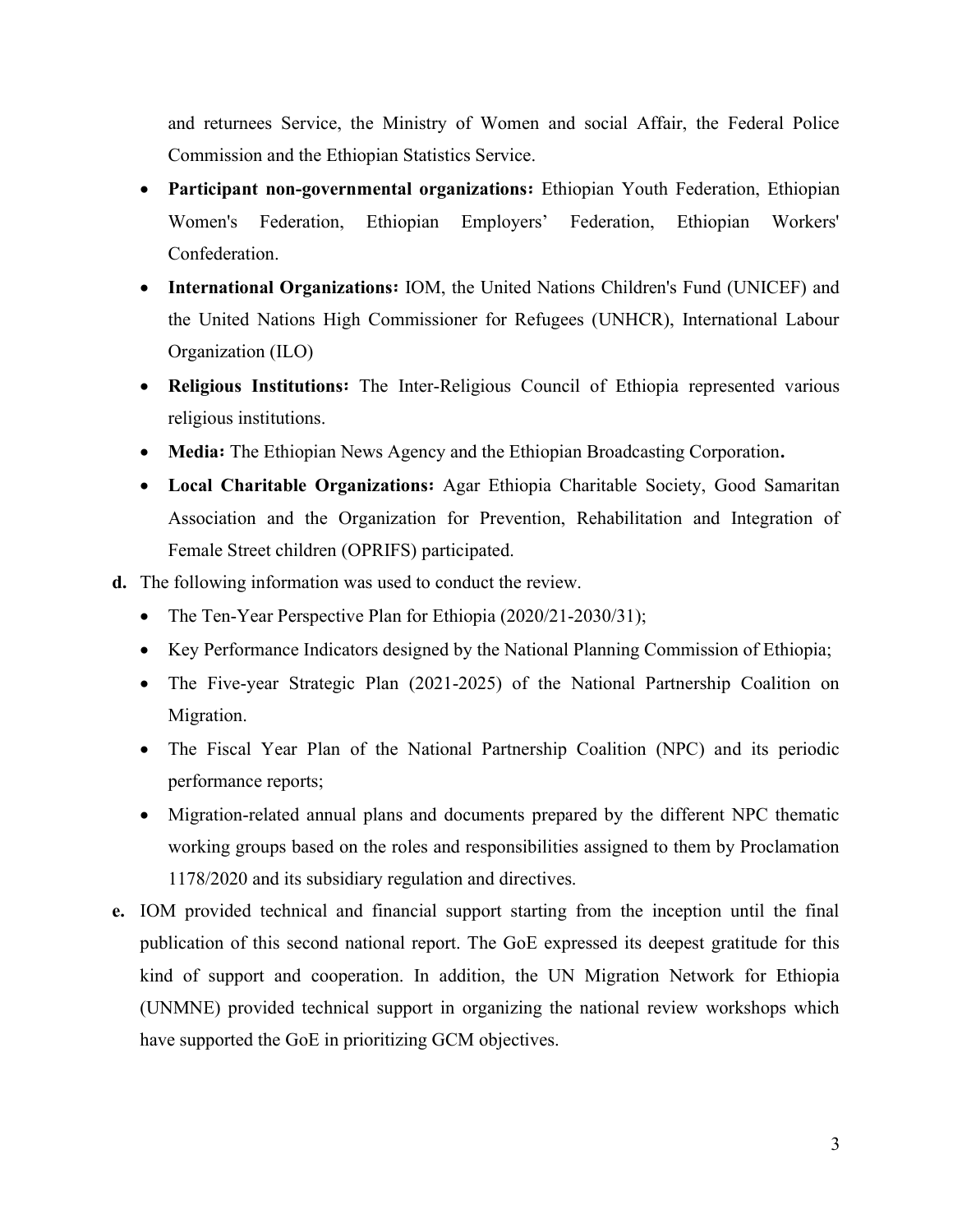- I. Policy and enabling environment
	- a. To implement the GCM, the government works in partnership with various stakeholders who are directly or indirectly involved in migration management interventions. These include governmental and non-governmental organizations, international organizations, religious institutions, the media, private employment agencies and various domestic charitable organizations.

| Table 1: Stakeholders with whom the GoE is collaborating in implementing the GCM |  |  |  |
|----------------------------------------------------------------------------------|--|--|--|

| Governmental organizations               | Non-                   | <b>International Organizations</b>              |
|------------------------------------------|------------------------|-------------------------------------------------|
|                                          | Governmental           |                                                 |
|                                          | Organizations          |                                                 |
| Refugee and Returnee Service             | Ethiopian              | African Union (AU)                              |
| • Ministry of Justice                    | Chamber of             | <b>East African Intergovernmental Authority</b> |
| <b>Ethiopian Statistics Service</b>      | Commerce and           | on Development (IGAD)                           |
| Civil Society Organizations Authority    | Sectoral               | <b>European Union</b>                           |
| <b>Ethiopian Diaspora Service</b>        | Association;           | German Development Agency (GIZ)                 |
| <b>Federal Police Commission,</b>        | Ethiopian              | International Labour Organization               |
| <b>Ethiopian Enterprises Development</b> | Employers              | International Organization for Migration        |
| Immigration and Nationality Services     | Federation,            | United Nations Children's Fund                  |
| Ministry of Labor and Skill              | Ethiopian Trade        | ■ United Nations High Commissioner for          |
| · Ministry of Agriculture                | Union                  | Refugees                                        |
| Ministry of Culture and Sport            | Confederation          | ■ United Nations Office on Drugs and            |
| • Ministry of Education                  | $\blacksquare$ Private | Crime                                           |
| • Ministry of Foreign Affairs            | Employment             |                                                 |
| • Ministry of Health                     | Agencies and           |                                                 |
| Ministry of Women and Social             | Confederation          |                                                 |
| Affairs,                                 |                        |                                                 |
| • Ministry of Peace                      |                        |                                                 |
| • Ministry of Plan and Development       |                        |                                                 |
| National Bank of Ethiopia                |                        |                                                 |
| • National Disaster Risk Management      |                        |                                                 |
| Commission                               |                        |                                                 |
| National Financial Information Center    |                        |                                                 |
| • National Intelligence and Security     |                        |                                                 |
| Service                                  |                        |                                                 |
| Religious Institutions                   | Media Institutions     | <b>Domestic Charities</b>                       |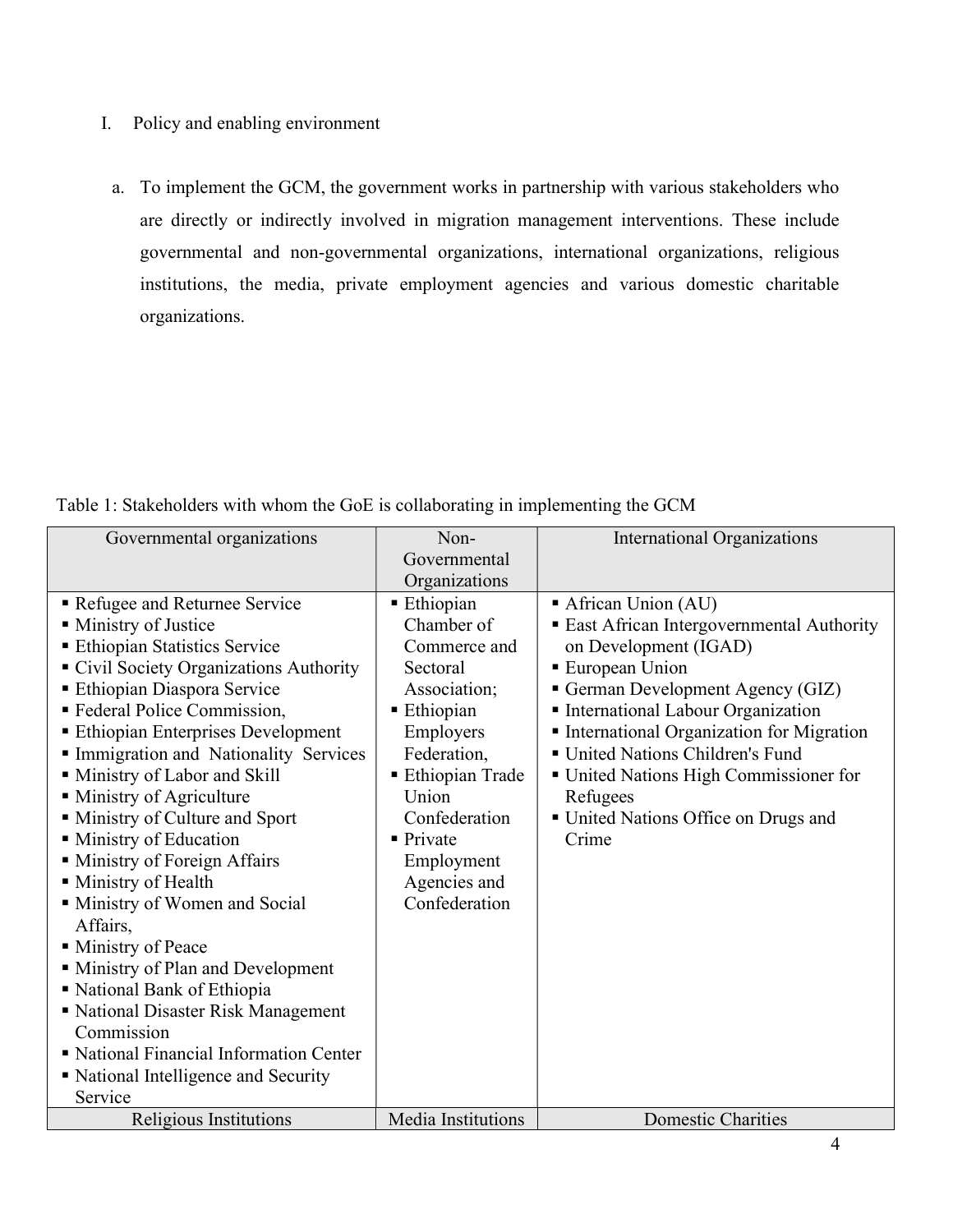| • Christian and Islamic Religious     | $\blacksquare$ Electronic and | Special projects on migration and other     |  |  |
|---------------------------------------|-------------------------------|---------------------------------------------|--|--|
| Institutions in their denominations   | Press Media                   | migration related topics have been designed |  |  |
| • Inter-Religious Council of Ethiopia | ■ Ethiopian                   | and implemented in collaboration with:      |  |  |
|                                       | <b>Broadcasting</b>           | Agar Ethiopia Charitable Society            |  |  |
|                                       | Corporation                   | Association for Women's Sanctuary and       |  |  |
|                                       | • Public and State            | Development (AWSAD)                         |  |  |
|                                       | Media,                        | • Catholic Church Shelter                   |  |  |
|                                       |                               | Comunita Volontari Per Il Mondo (CVM)       |  |  |
|                                       |                               | Ethiopia                                    |  |  |
|                                       |                               | Good Samaritan Association                  |  |  |
|                                       |                               | • Organization for Prevention,              |  |  |
|                                       |                               | Rehabilitation and Integration of Female    |  |  |
|                                       |                               | Street Children (OPRIFS)                    |  |  |

b. Ethiopia is implementing the GCM in conjunction with sustainable development goals (SDGs) and other relevant processes. In addition to raising awareness among relevant governmental and non-governmental organizations starting from the adoption of the GCM in Morocco in late 2018, the government has given directions to mainstream it into the country's second five-year Growth and Transformation Strategic Plan and its implementation (GTP II) (2015/16-2019/20) and the Ten Year Development plan. Both the GCM and GCR frameworks are expected to be instrumental to the country's efforts in alleviating poverty. Therefore, a national system has been set up for the concerned agencies to mainstream the GCM in their respective planning processes, as well as follow up and report on their implementation to the government.

In addition, during the preparation of the country's ten-year development plan (2020/21- 2030/31), the Ministry of Planning and Development developed Key Performance Indicators to assess performance against migration-related national priorities and assigned the Ethiopian Statistics Service to develop its own strategic plan to evaluate the inclusion of these indicators and performance in implementing GoE organizations. To strengthen the mainstreaming process, the GoE, in collaboration with IOM, have trained the planning department heads of each of the agencies on how to integrate migration issues into their respective development plans. In addition, a study was conducted on the role of agencies with migration management related mandates in mainstreaming migration issues into their planning towards sustainable development goals.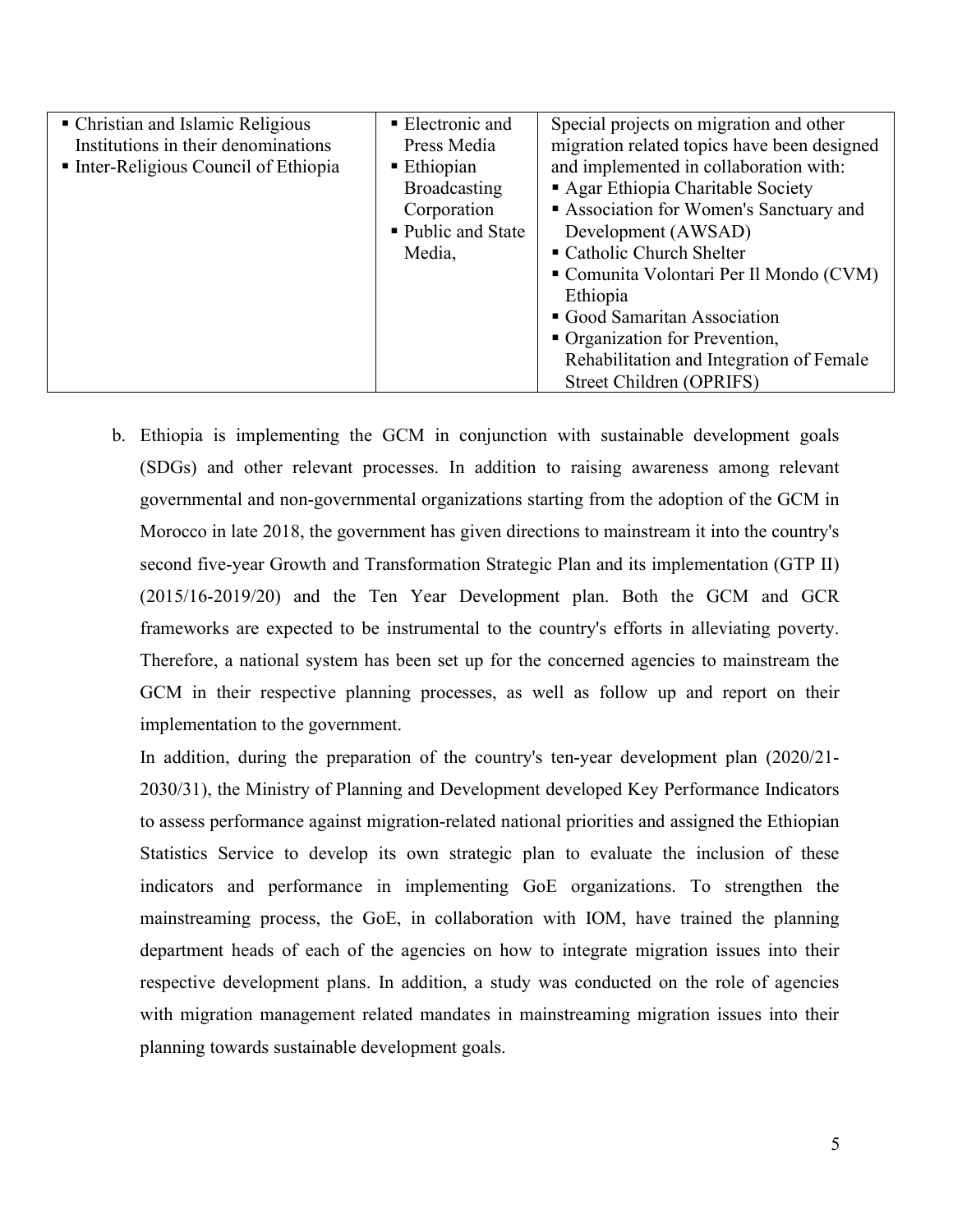- C. Since the adoption of the GCM, various practices, proclamations, directives, and policies have been developed and revised to respond to various migration issues in the country. The following are the major changes that can be mentioned:
	- In Ethiopia, the government has given its green light to develop a National Migration Policy based on research recommendations and feedback gathered from stakeholders at various national and sub-national consultations on migration. Therefore, the government formed a technical working group composed of relevant stakeholders and recruited a consultancy team to prepare this policy, which is currently developed final draft policy document and consultation forum is underway.
	- Refugees Proclamation No. 1110/2019 has replaced Proclamation 409/2004 and is currently in force. It aims to guaranty better access to rights and safety for refugees.
	- Ethiopian overseas Employment Proclamation (No. 923/2016) amended and ratified by Proclamation No. 1246/2021and implemented.
	- Following the Proclamation No. 1178/2020 of the Prevention and Suppression of Trafficking in Persons and Smuggling of Persons, a directive issued to determine the organization and operation of the National Partnership Coalition and a draft regulation for the Rehabilitation of Victims Fund has been prepared.
	- The previous Labour Proclamation No. 377/2004 was repealed and replaced by Proclamation No. 1156/2019.
	- In 2019, a directive was issued to determine how private employment agencies should provide employment services in the country.
	- A draft directive underway to the implementation of revised overseas employment proclamation No. 1246/2021.
	- A new draft directive prepared, to repeal the directive No. 65/2011 of Rehabilitation of Victims of Returnees.
	- The 'Protocol to the Treaty Establishing the African Economic Community Relating to Free Movement of Persons, Right of Residence and Right of Establishment' (Free Movement Protocol) is signed at the Ministry level in IGAD cooperation and is in the process of making it part of the country's law.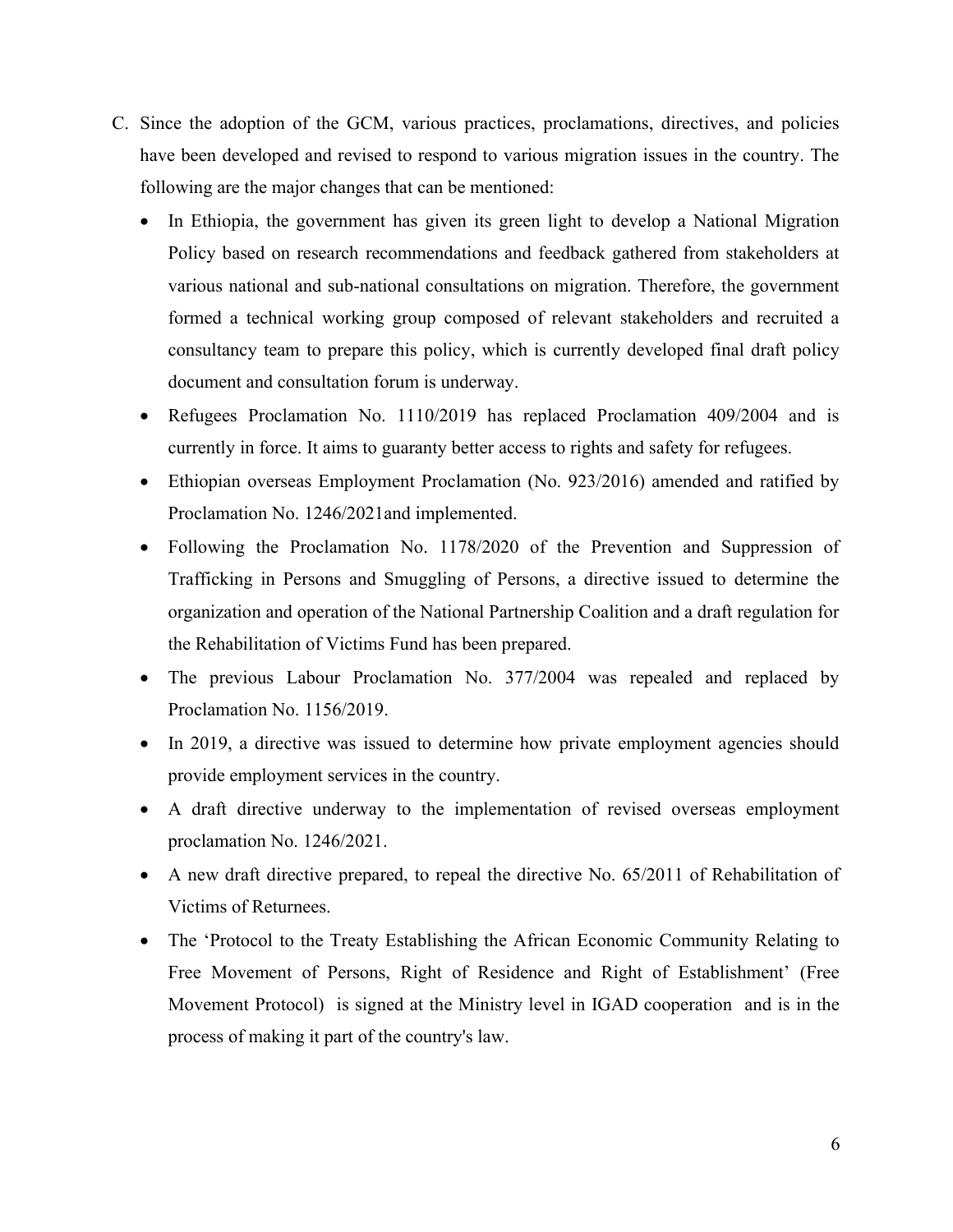- The Ministry of Labor and Skills (MoLS) has been set up to include different institutions in a new way. Thus, the migration-related activities that were scattered across different institutions were combined
- In 2019 and 2020, the Government developed a manual for providing standardized life skill training to returnees, a booklet to support the provision of economic support to victims of trafficking (VoTs) and other vulnerable migrants, as well as a series of Standard Operating Procedures (SOP) on migrants protection and assistance, including on 1) the provision of specialized services to returnees; 2) the protection and support to unaccompanied migrant children (UMC); and 3) a National Referral Mechanism System for the support and rehabilitation of returnees/migrants.
- The government developed a Training Manual on Job Creation and Planning in 2019.
- The Ministry of Finance and Economic Cooperation and the United Nations Country Team in Ethiopia signed the United Nations Sustainable Development Cooperation Framework (2020-2025). It is the first time that migration and durable solutions are mainstreamed in the document.
- In 2018, Ethiopia ratified the Convention for the Protection and Assistance of Internally Displaced Persons in Africa (Kampala Convention). A study has been started to develop an independent legal framework in Ethiopia.
- The National Disaster Risk and Management Commission, which was previously responsible for the Ministry of Peace, has been reorganized and is responsible for the Office of the Prime Minister. This shows the focus of the issue and, on the other hand, is being discussed in developing a preparedness policy related to internally displaced persons (IDPs).
- Structural reform of governmental institutions, both directly and indirectly, into the issue of migration as a result of structural changes in the structure and organization of the new government formed following the recent elections in the country. The National Disaster Risk and Management Commission, which was accountable to the Ministry of Peace, was reorganized and accountable to the Office of the Prime Minister.
- An Ethiopian Migrants Data Management System has been set up under the Ministry of Labour and Skills to fully capture information on citizens going abroad for work and to make protection and assistance services more efficient and accessible to them.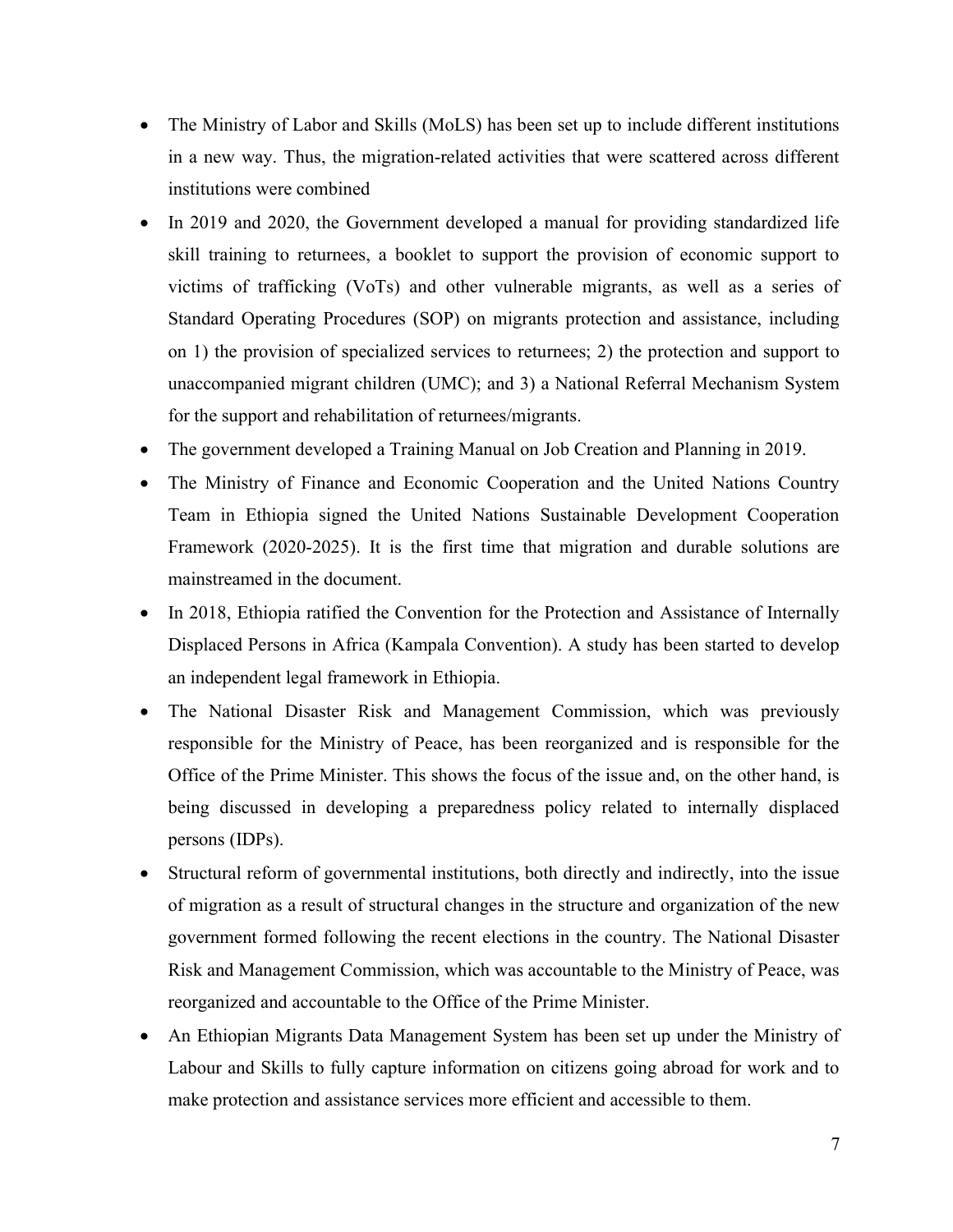- The government has also enacted new laws and amended others focusing on human rights, which have an impact on migration management. New laws include the Civil Societies Proclamation (No. 1113/2020) and the Investment Proclamation (No. 1180/2020), while amended laws include the Ethiopian Human Rights Commission Establishment Proclamation (210/2000), and Freedom of the Mass Media and Access to Information Proclamation (No. 590/2008).
- a. The challenges encountered during implementation of the GCM are the following:
	- There is limited collaboration and coordination among relevant government agencies and stakeholders despite the high level of coordination required for effective migration governance.
	- Lack of regional partnership coalition established to facilitate and coordinate migration related activities despite significant efforts.
	- Lack of central migration information flow or exchange system and limited monitoring and evaluation process.
	- Lack of timely completion of a consistent, centralized and quality information management system related to migration.
- b. The above-mentioned frameworks cover a broad range of migrant vulnerabilities including VoTs, vulnerable returnees, returnees, refugees coming to Ethiopia from various countries, migrant workers, people seeking and working in the country, children separated from their families, asylum seekers, women, children, child workers, etc.
- c. In response to the Global Compact for Migration (GCM), the GoE has established and implemented institutional procedural and structural reforms, among which are:.
	- According to the Proclamation 1178/2020, the Taskforce grew into a National Partnership Coalition (NPC) and the existing four working groups were organized by directive No. 563/2021 into six working groups (Awareness and Foreign Employment, Law Enforcement, Returnees Protection and Rehabilitation, Diaspora Participation and Development, Migration Information Management, Research and Investigation Teams).
	- The Ministry of Labour and Skills, in collaboration with the Ministry of Foreign Affairs, is in the process of appointing labour attachés in prominent hosting countries of destination for Ethiopian migrant workers to protect their rights, dignity, security and interests.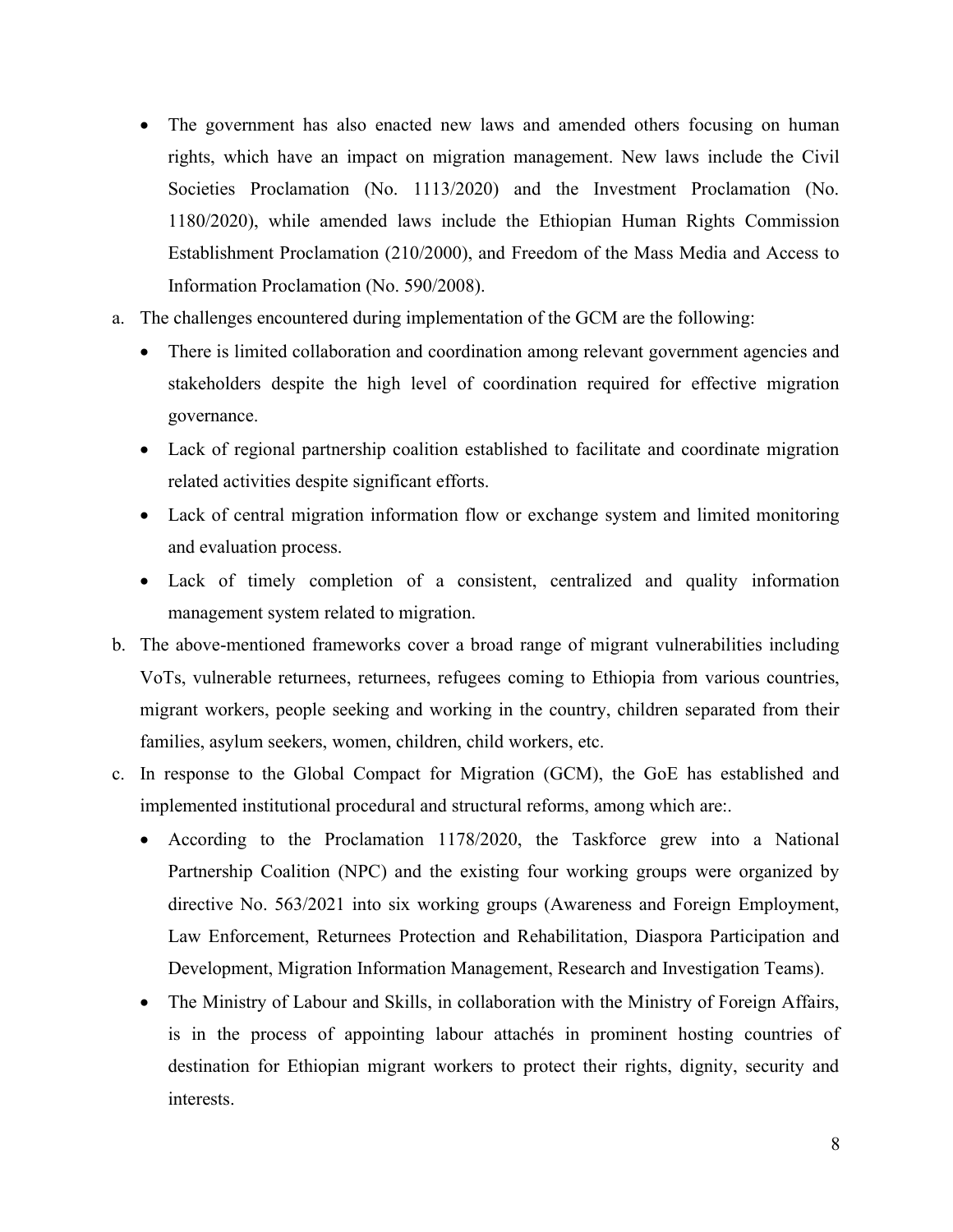- A directorate has been set up under the Ethiopia Statistics Service (ESS) to collect, organize and analyze comprehensive information on migration and disseminate information appropriately.
- The Immigration Nationality Service (INS) has been restructured and implementing by Regulation No. 449/2019. This regulation focuses on the powers and functions of the agency.
- The government has taken bold steps towards empowering women, e.g. the appointment of a gender balanced government following the reform.
- New institutional reforms have been established in a way that has taken into account the displacement and migration conditions that are visible in the country.
- Structural changes in government agencies directly or indirectly involved in migration management have been operated following the administration change in the country. For example, the National Disaster Risk Management Commission (NDRMC accountable to the Prim Minister office.
- The UN system has also gone under structural reforms to consolidate the support mechanism to the GoE in implementing the GCM. From a UN Migration Working Group serving mostly as an information sharing mechanism, the main UN agencies and programmes with migration management mandates decided to form a UN Migration Network for Ethiopia (UNMNE), which aspires to be more action and capacity development oriented. Chaired by IOM, the UNMNE reports to the UN Country Team and aims to ensure effective, timely and coordinated system-wide support to the GoE to ensure safe, orderly and regular migration, and to respect, protect and promote the rights and wellbeing of migrants and their families as well as communities of origin, transit and destination countries through a well-coordinated and inclusive UN system. The UNMNE has 20 member agencies/programmes, seven of which are members of the UNMNE Executive Committee. Over the reporting period, the UNMNE has submitted four concept notes for Joint Programmes on Migration Management to the GCM's Multi-Partner Trust Fund (MPTF). One has been funded and two are currently in the pipeline.
- 1. The African Union and IGAD regional migration policy frameworks prepared for the implementation of the GCM, the five-year Strategic Plan issued by the National Council (2016-2020), the NPC's plan for the Ethiopian fiscal year, and the respective strategic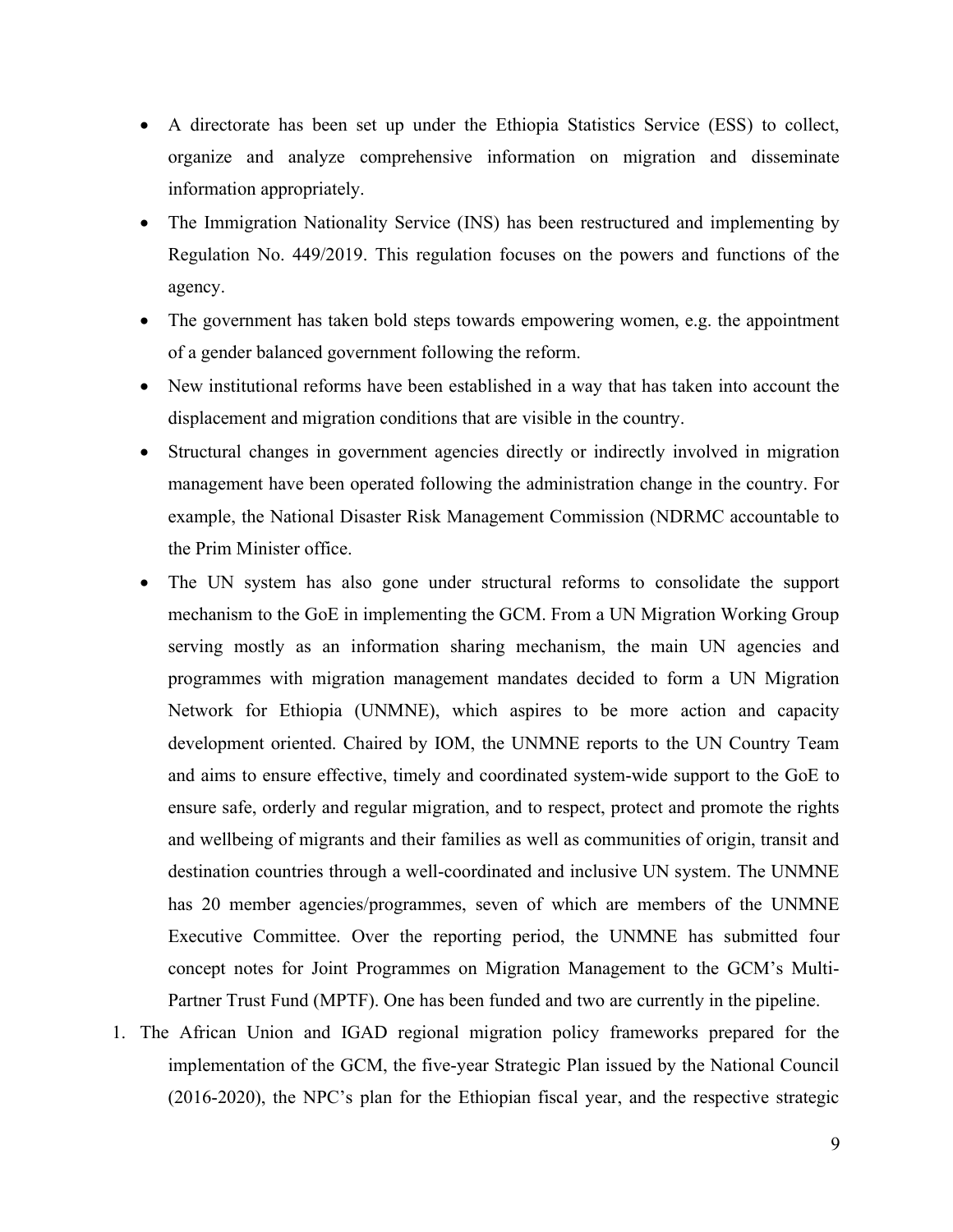plans of agencies with migration management mandates are all in place. In addition, the formation of NCM networking in the IGAD region is on the way whereby the National Partnership Coalition Structures of each country in the region are holding experience sharing sessions on migration.

- 2. A specialized technical team for migration information has been established by the Pan-African Institute for Statistics (STATAFRIC) under the auspices of the African Union. Ethiopia is participating as a member of this technical working group. As per the decision made by the IGAD at a Regional Migration Data Harmonization Workshop held in Uganda, a Technical Working Group for IGAD Migration Data Harmonization has been set up and terms of reference were developed.
- 3. Major challenges faced to implement these frameworks:
	- The resources allocated by the government to deal with migration and migration-related issues are not sufficient considering the scale of the problem;
	- Lack of a strong border management system to prevent and control irregular migration and gaps in the cooperation and coordination with neighboring countries;
	- Lack of access to information on migration and the lack of organization of existing resources;
	- Imbalances between demand for foreign employment and the limited number of overseas employment destination countries. In addition, the Ethiopian overseas employment focused on low skilled migrants not involves semi-skilled and high skilled people.
- II. Progress on GCM objectives
	- a. To achieve the goals of the GCM, the government is undertaking activities such as allocating budget, strengthening stakeholders' coordination systems, collecting, organizing and analyzing data, and implementing capacity development activities.

Priority objectives for the GoE:

 The work to achieve GCM objectives requires the cooperation and collaboration of various agencies. At the federal level, various governmental and non-governmental organizations are working together to create a strong partnership. In addition, efforts have been made by regional and city administrations, particularly Regional Council and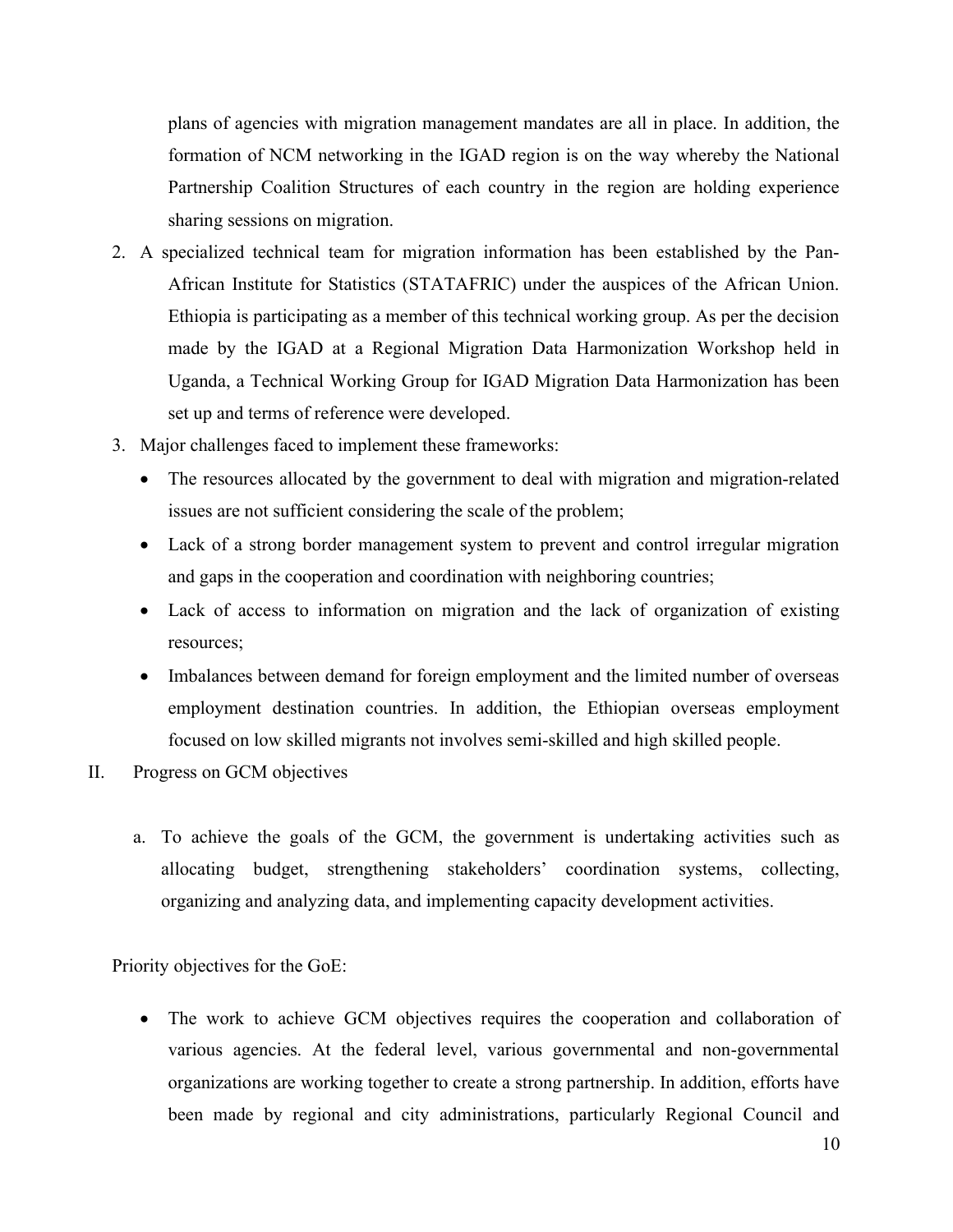Partnership Coalition, to strengthen their mutual cooperation and collaboration to achieve GCM objectives.

Cross-cutting achievements

- Finalizing the development of a comprehensive National Migration Policy.
- Developed the Migration Governance Indicators (MGI) to assist the development of the National Migration Policy with the support of the Ministry of Foreign Affairs, the Ministry of Justice and IOM.
- Updated the national migration profile of Ethiopia.
- Proclamation 1178/2020 has led to key structural changes in the country's migration governance architecture. The National Anti-Trafficking and Smuggling Taskforce was dissolved, leaving space to a new structure: the National Partnership Coalition (NPC). With new members agencies such as e.g. the Diaspora Service, National Bank, and other Institutions), the NPC is meant to focus on the whole range of migration issues, while its mandate was formerly restricted to the counter-trafficking response. The NPC ensures the presence of a whole of government and whole of society approach to migration management, with members ranging from government agencies to non-government organizations, faith-based organizations and UN agencies, spread across six thematic working groups (Awareness and Overseas Employment, Crime Prevention and Law Enforcement, Victims Protection and Reintegration, Diaspora Engagement and Development, Migration Data Governance, Migration Research and Study). The NPC structure is cascaded down to all regional states and City Administration in collaboration with IOM.

Objective 1: Collect and utilize accurate and disaggregated data as a basis for evidence-based policies

 Migration data collection and dissemination was previously dispersed across various governmental and non-governmental organizations. To address this challenge, Ethiopian Statistics Service (ESS) is working to integrate migration related information into the national statistics system. As a result, migration has been mainstreamed it in the ten-year Strategic Master Plan for Statistics and in the National Statistics for Development Strategy Three (NSDS III).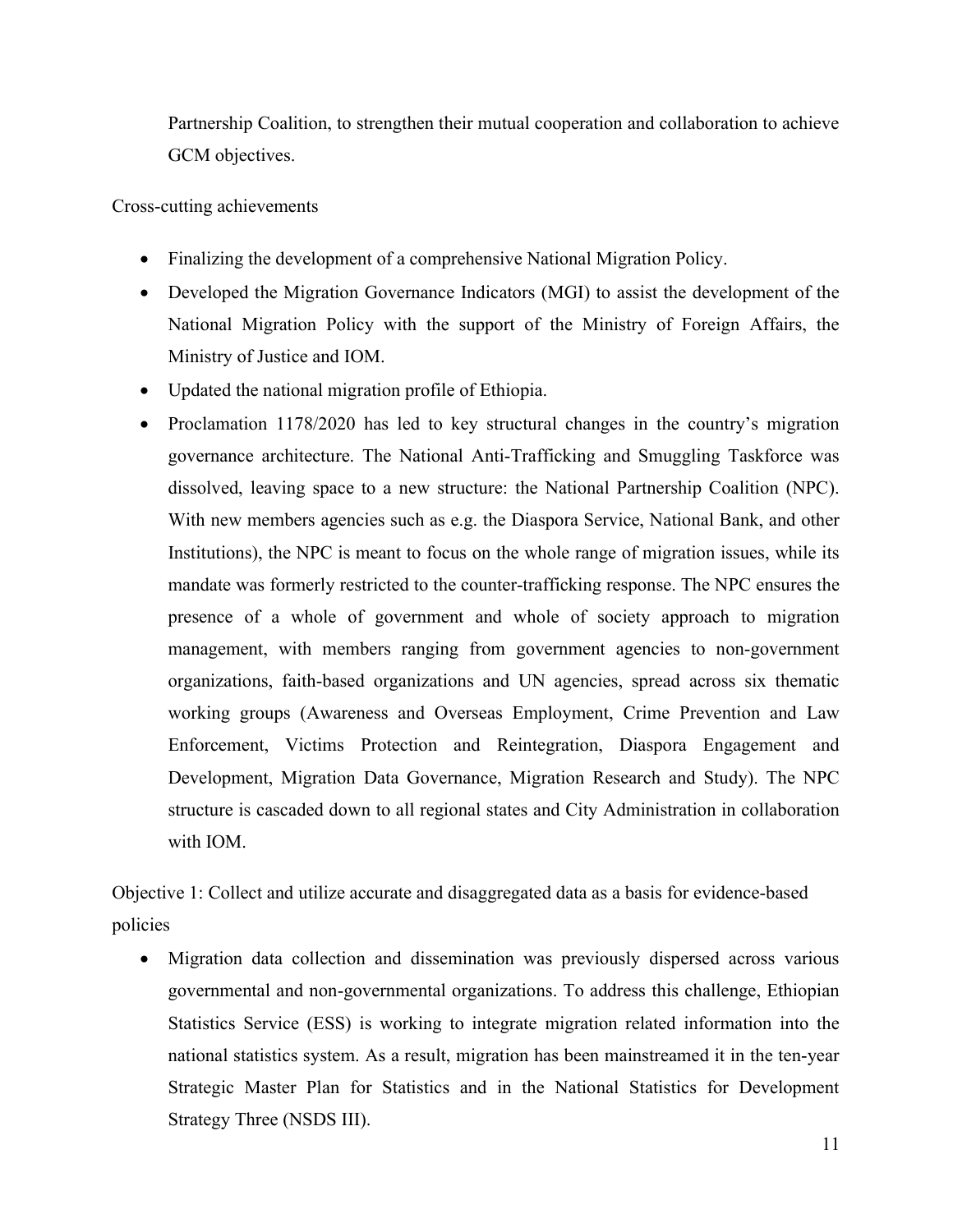- Agencies are working with their respective entities to establish a migration information system based on their management records in order to coordinate the production of data in their daily activities.
- For the first time, mainstreaming of migration indicators in important national sample studies. Work is underway to integrate the topic of international migration into the National Labour Survey. In addition, to achieve GCM objectives, the National Partnership Coalition is carrying out capacity building activities at various levels of the local and national actors working on migration in coordination with governmental and non-governmental organizations.
- Work to launch national migration database under the coordination of the ESS.
- "Under its Displacement Tracking Matrix (DTM), IOM collecting Flow Monitoring Registry and Flow Monitoring Survey data to better inform migration policies in Ethiopia. As of January 2022, DTM has 5 Flow Monitoring Points in Dewale, Togwajale, Galafi, Moyale, and Metema."

Humera FMP is no longer active due to the conflict in Northern Ethiopia

Objective 2: Minimize the adverse drivers and structural factors that compel people to leave their country of origin

- There have been remarkable efforts by the government to better understand the situation and challenges of people who want to leave the country. From these resulted a strategy to provide an appropriate and multi-faceted response and transformation to these challenges by involving various bodies. As part of this, the country has recently launched a 10-year national development plan which focuses on youth employment, worked on legal/policy reforms to expand and diversify overseas employment opportunities, and conducted nationwide awareness and information campaigns to inform the youth the available local options and job opportunities.
- In order to streamline its behavioral change communication interventions on irregular migration and promotion of safe labour migration, the GoE in collaboration with IOM finalizing a National Communication Strategy aimed at raising awareness on the causes and consequences associated with irregular migration and TIP as well as promoting safe labour migration and alternative livelihood options. The strategy will enable GoE,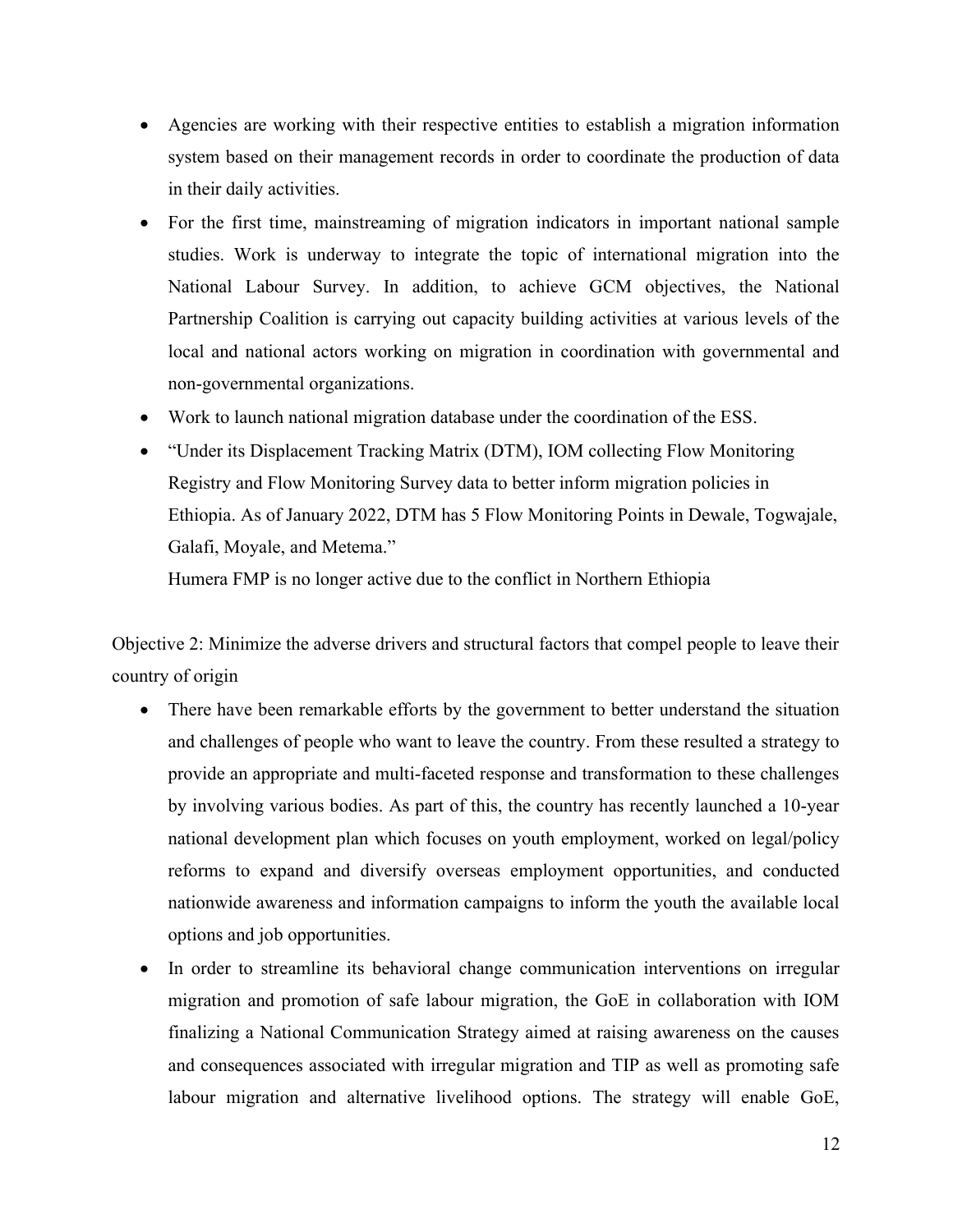through the NPC, to: 1) Develop key awareness and behavior change objectives to reduce irregular migration patterns and promote safe, regular, and orderly migration options; 2) Identify target audiences that play a key role in ensuring the protection of potential migrants; 3) Identify key messages that can be harmonized and are tailored to different target audiences; 4) Identify communication channels based on media consumption habits of potential target audiences; and 5) Set key baseline and outcome indicators to monitor and assess implementation.

 Together with IOM, the GoE has been implementing programmes aiming at supporting Ethiopian diaspora entrepreneurs to promote the development of the Micro, Small and Medium Enterprise sector in Ethiopia whereby 20 members of the Ethiopian diaspora in the Netherlands have been provided with consecutive capacity building interventions to enhance their entrepreneurship skills. The diaspora entrepreneurs have also been provided with the opportunity to scan the business environment in Ethiopia, facilitating their onward engagement in various investment activities in their country of origin.

Objective 10: Prevent, combat and eradicate trafficking in persons (TIP) in the context of international migration and Objective 9: Strengthen the transnational response to smuggling of migrants (SoM)

- Proclamation No. 1178/2012 institutionalizes the existence of the National Referral Mechanism (NRM) for VoTs and other vulnerable migrants, making this mechanism legally binding. As a consequence, the GoE has endorsed a Directive operationalizing the NRM. Therefore, the directive will be operationalized and cascaded down to the regional and local levels, for increased access to standardized services for VoTs and other vulnerable migrants. The new Proclamation addresses key gaps observed in previous legal instruments and provides for the criminalization and prosecution of both human trafficking and migrant smuggling thus recognizing the interlinkage of both. It covers internal trafficking as well as transnational dimension. The enactment of Proclamation No 1178/2020 lies in the criminalization of the unlawful sending of persons abroad for work and related crimes.
- Victims Fund Administration Regulation has been drafted.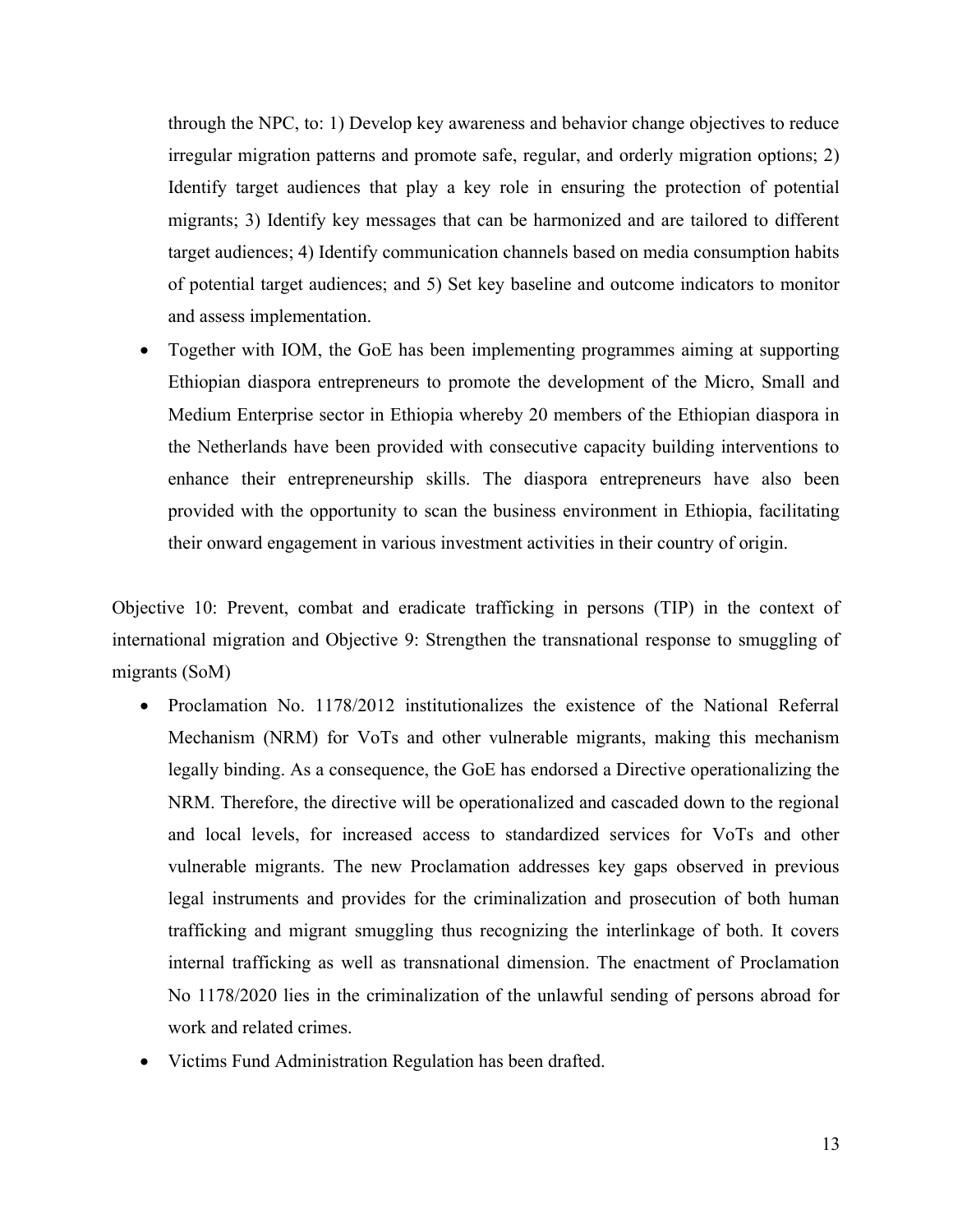Objective 5: Enhance availability and flexibility of pathways for regular migration / Objective 18: Invest in skills development and facilitate mutual recognition of skills, qualifications, and competences

- Although the government is making great strides for citizens to work and witness change in their own country, for citizens who opt to travel abroad for work, the government has taken a series of measures to ensure the dignity and safety of its citizens. These include:
	- o Signing a series Bilateral Labour Agreements (BLAs) with four destination countries (the Kingdom of Saudi Arabia, the United Arab Emirates, Jordan and Qatar) and work in progress to enter into BLAs with other three Middle Eastern countries;
	- o Amendment of overseas employment proclamation and institutional reforms to further facilitate regular labour migration.
	- o Exploring options to have access to other non-traditional labour markets in other counties in Africa, Europe and the USA.
	- o Exploring options and potential to also send semi and high skill professionals in addition to low skilled ones
	- o Finalizing the preparation to deploy labour attachés at key destination countries to monitor the situation of Ethiopian migrant workers in countries of destination;
	- o Ensuring that prospective migrant workers acquire sufficient knowledge and skills in the field of their employment; via enhancing the capacity of TVET institutions as well as their respective instructors
	- o Facilitating the ethical recruitment of Ethiopian migrant workers by re-licensing private employment agencies engaged in the overseas employment sector, developing a recruitment monitoring manual, and training PEAs in ethical recruitment principles and standards and monitoring and supporting their proper functioning as per the law;
	- o Using technology to make overseas employment service more efficient, accessible and modern;
	- o Conducting widespread awareness raising activities at different levels of the community, which have proven successful.
- The Government has also been working on the Protocol to the Treaty Establishing the African Economic Community Relating to Free Movement of Persons, Right of Residence and Right of Establishment' (Free Movement Protocol) which is in its signing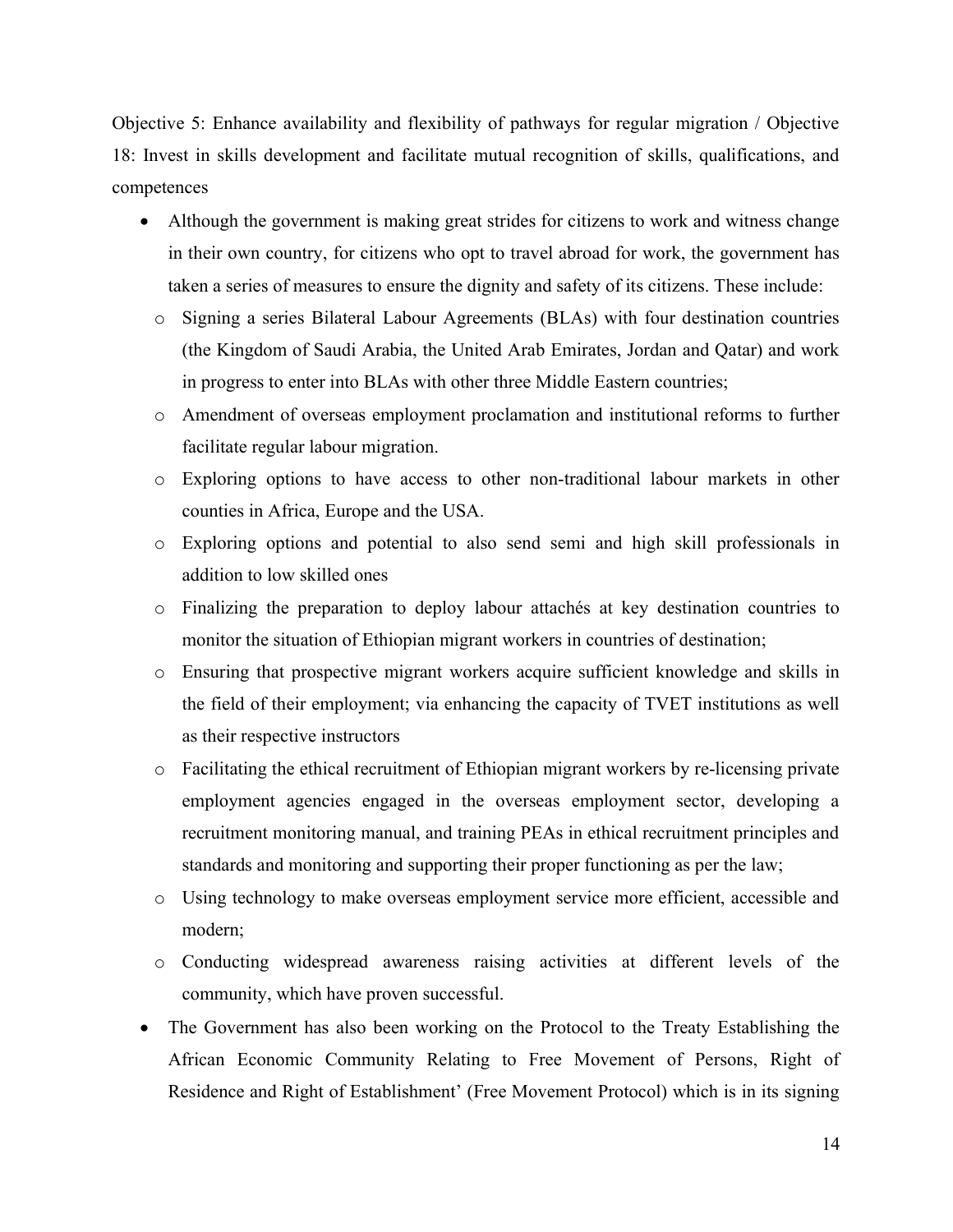stage at the ministerial level within IGAD and will become part of the country's law upon its ratification.

Objective 21: Cooperate in facilitating safe and dignified return and readmission, as well as sustainable reintegration / Objective 15: Provide access to basic services for migrants

Objective 21: Cooperate in facilitating safe and dignified return and readmission, as well as sustainable reintegration / Objective 15: Provide access to basic services for migrants

- Development of implementation guidelines for the rehabilitation of vulnerable returnees, to improve protection and rehabilitation of victims and to ensure that the support provided is equitable, accessible and consistent.
- With regard to returnees, the government is in the process of standardizing return migration management procedures. These include the management, analysis and dissemination of information, the provision of post-arrival assistance, securing the necessary psychological and counseling support for returnees to be reunited with their family, the provision of skills training in sectors of the returnees' choice and the provision of rehabilitation through financial and technical support. This work is being carried out in collaboration with governmental, non-governmental, international and local charities. It has so far registered remarkable results.
- In collaboration with IOM, the GoE has been providing basic services to migrants over 2019-2021 period. This included the provision of assisted voluntary return support and voluntary humanitarian return support to 17,090 (14,634 male, 2,456 female) vulnerable Ethiopian migrants stranded in third countries. These included 2,712 (2,474 male, 238 female) unaccompanied migrant children (UMC). In addition, GoE and IOM registered 236,949 vulnerable forced returnees from the Kingdom of Saudi Arabia, providing postarrival assistance to the most vulnerable of them, including 22,482. Children (8,143 UMC). Finally, the GoE and IOM have continued their collaboration in operating Migrant Response Centres in Metema (Amhara Regional State), Semera (Afar Regional State), Dire Dawa (Dire Dawa City Administration), Togwajale (Somali Regional State) and Moyale (Oromia Regional State), reaching out to 10,747 vulnerable migrants with emergency humanitarian assistance, including 1,120 UMC. In collaboration with IOM's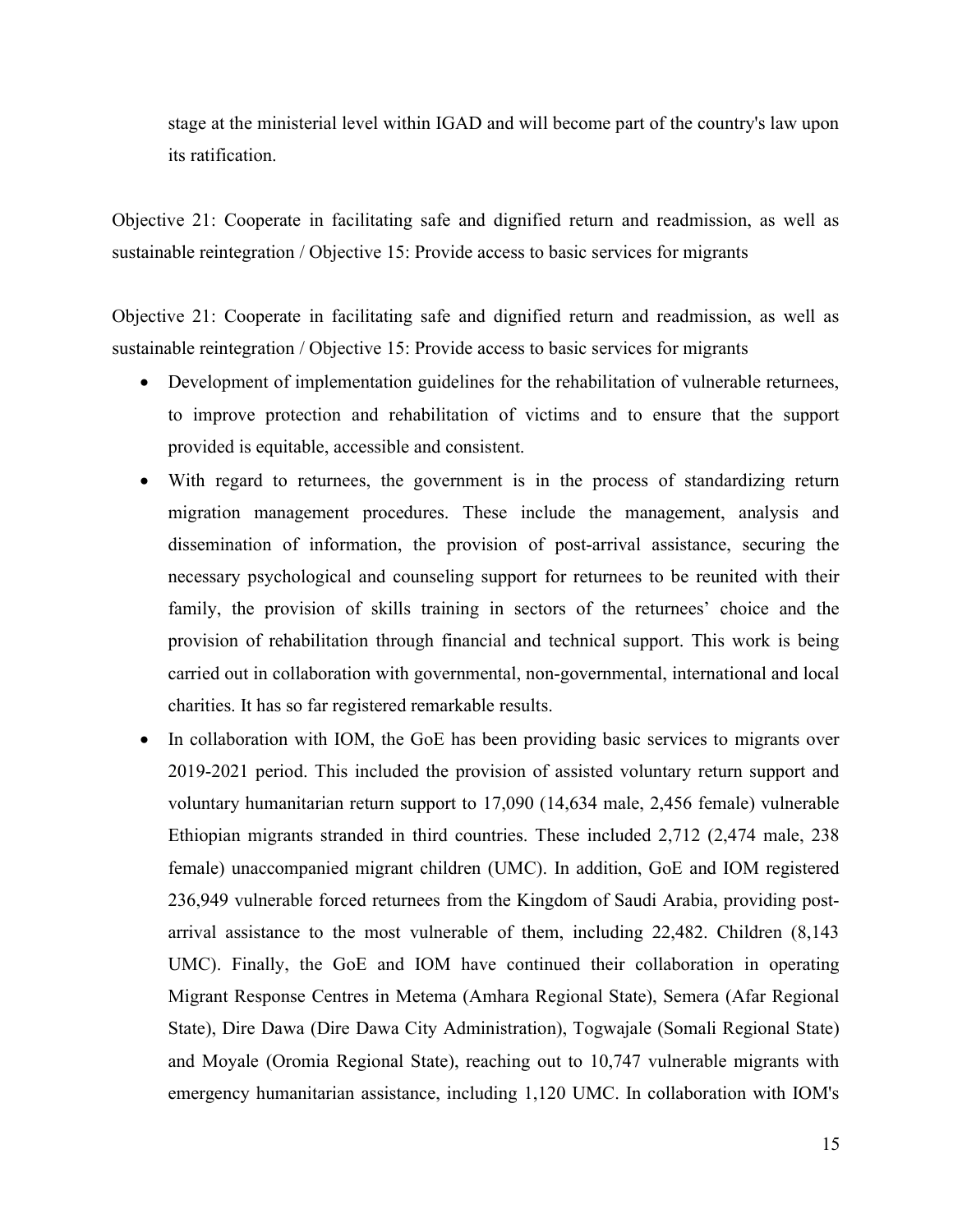Migration Management Unit, DTM's Flow Monitoring enumerators are referring vulnerable migrants to IOM's Migrant Response Centers to receive immediate humanitarian assistance.

- In coordination with IOM, GoE provided reintegration assistance to 5,833vulnerable returnees (4,688 male, 1,145 female). In addition, in 2020, 1,187 returnees were provided with multi-purpose cash assistance as part of the strategy to mitigate the effect of COVID-19 on returnee migrants and 93 vulnerable migrants were provided with cash reintegration assistance.
- The COVID-19 pandemic contributed to significant changes in migration dynamics involving Ethiopians with a spike observed in forced and spontaneous returns from neighboring countries through land borders. Since the pandemic hit Ethiopia (March 2020), the GoE and IOM registered and provided assistance to 123,330 (87,528 male, 35,802 female) vulnerable returnees, including responding to their basic needs during quarantine and at Points of Entry (PoEs), providing them with medical screening and medical and MHPSS referral, non-food items, food, WASH services as well as awareness raising on issues related to WASH and COVID-19 and onward transportation allowances to reach their areas of origin. These included 12,320 children, out of whom 2,979 were UMC.
- The government of Ethiopia developed directive on National Referral Mechanism directive no. 562/2013. IOM Ethiopia is supporting the Government of Ethiopia in the operationalization process of the new National Referral Mechanism (NRM) directive no 562/2013. To that end, the Migration Management Unit has commissioned the development of practical tools to help government and non-government actors provide assistance and protection services to migrants in vulnerable situations in a coordinated and systematic manner. Two consultants were tasked with developing the following documents:
	- o Mapping of Service providers for victims of trafficking and other migrants in vulnerable situations
	- o NRM Standard Operating Procedures
	- o Minimum Service Standard Document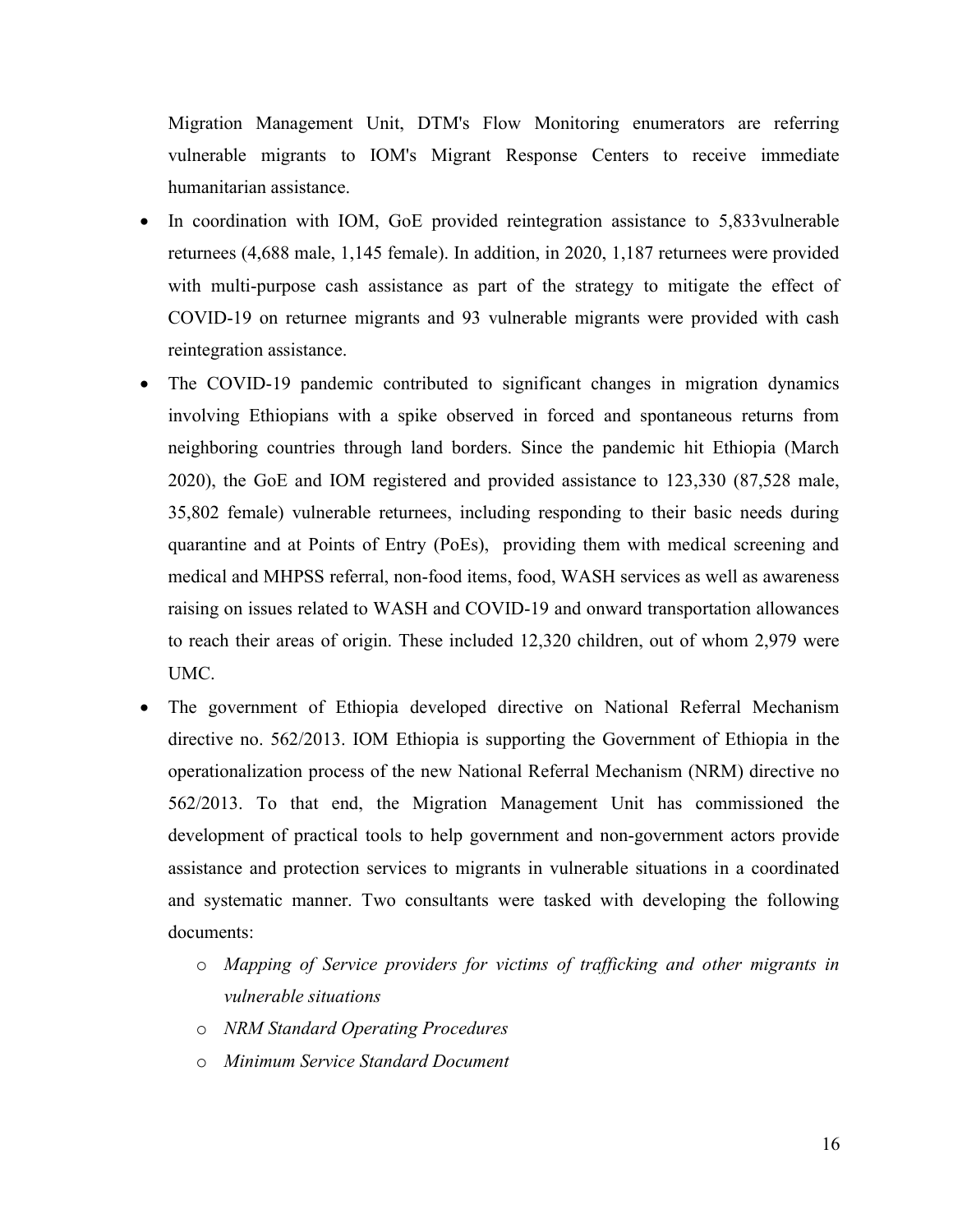- o Draft Memorandum of Understanding templates at the national and Addis Ababa city administration levels
- o Service directory and case management forms.
- IOM trained governmental and non-governmental service providers on case management of victims of trafficking and migrants in vulnerable situation towards the operationalization of NRM at local and national level

Objective 23: Strengthen international cooperation and global partnerships for safe, orderly, and regular migration

- The GoE believes that new policies and measures need to be taken in response to changing continental, regional and intraregional migration dynamics. To this effect, the revision of the Regional Migration Policy Framework and the strategic implementation plan for 2015-2020 prepared by the African Union and IGAD is underway.
- With regards to implementing the idea of a free movement of people and goods, visa on arrival was introduced in 2019 for citizens of African member states entering Ethiopia. INS introduced e-passport and e-visa services in 2019.
- It is also worth mentioning the efforts made to create economic and infrastructure linkages between countries using road and railway (Ethio-Djibouti railway, Ethio-Kenya road works) and the efforts to create power linkages in Africa, supported by the World Bank and the African Development Bank.

Objective 11: Manage borders in an integrated, secure and coordinated manner

- The GoE is working towards an effective and strengthened land and air border management system that facilitates the legitimate movement of persons and goods, whilst maintaining its sovereignty and preventing the unauthorized movement of persons and goods, detecting those responsible for smuggling, trafficking and related crimes and identifying the victims of such crimes or any other person in need of immediate or longer-term assistance and/or (international) protection.
- From mid-2020 to early 2022, the GoE and IOM implemented capacity building interventions that increased Ethiopia's capabilities to screen traveler to the country, and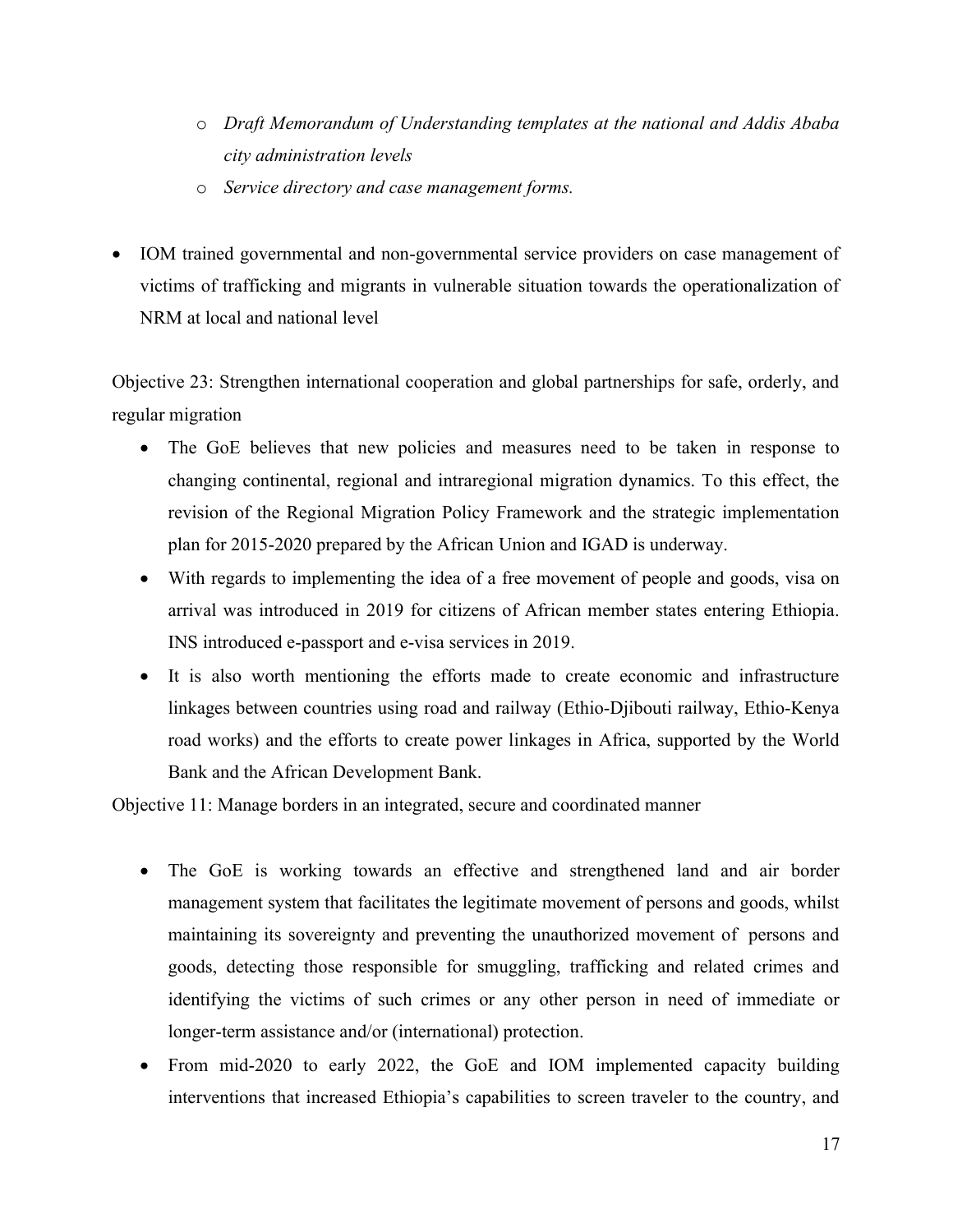identify and protect victims of trafficking and smuggling and other vulnerable migrants. Initiatives include:

- > Building of four new Border Control Post offices in Pagag (Gambella, border with South Sudan), Kormuk (Benishangul-Gumuz, border with Sudan), Nebremus (SNNPR, border with Kenya), and Ferfer (Somali Region, border with Somalia).
- Establishment of Addis Ababa Bole International Airport's first forensic document examination laboratory to enhance the capacity of airport authorities to detect fraudulent identification and travel documents.
- $\triangleright$  Assessment to determine infrastructure and equipment needs to eventually install solar-powered Border Management Information Systems (IOM's MIDAS) at various Ports of Entry in Ethiopia (11 land, 2 air and 2 train Ports of Entry).
- $\triangleright$  Training of trainers and cascading trainings on Humanitarian Migrant Protection and Mental Health and Psychosocial Support, incorporating child protection topics, for immigration front line officers and other stakeholders working at various Border Control Posts.
- Analysis of Ethiopia's legislative and policy framework governing border management to identify gaps and make recommendations to enhance border management in Ethiopia.
- Drafting of a Border Management Strategy to articulate a vision and institutional approach to border management in Ethiopia as it relates to controlling the movement of persons within the scope of INS's duties, while considering the responsibilities of other border agencies.
- $\triangleright$  Visit to Kenya's national coordinated border management institutions for a delegation of senior Ethiopian officials from border agencies to enhance cross-border ties to observe practical examples from Kenya of the benefits of an institutionalized coordinated border management mechanism.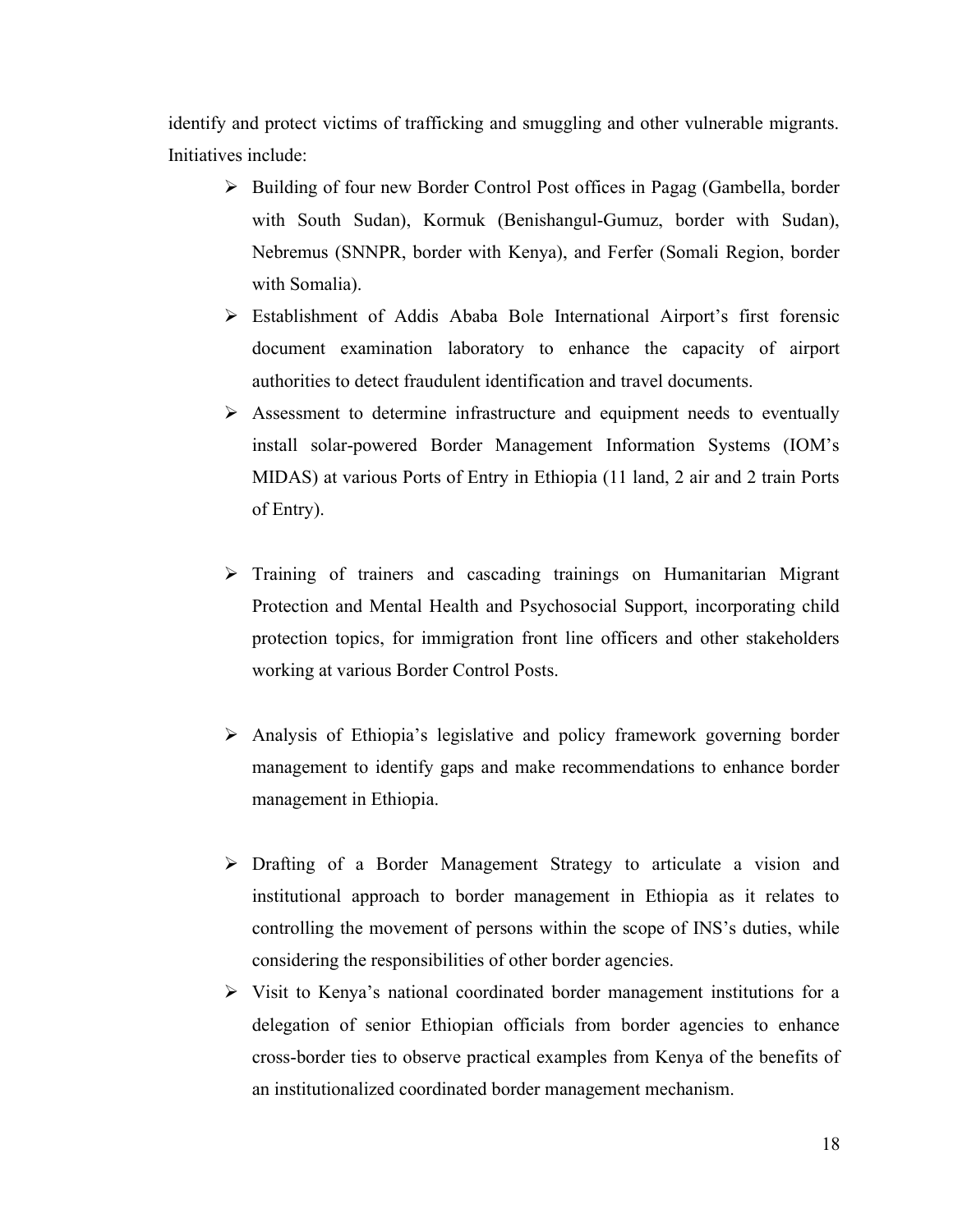- a. Challenges and gaps encountered in reaching GCM objectives
	- The socio-economic impact of COVID-19 threatens migration management in the country with wide ranging consequences for Ethiopian citizens in Ethiopia and abroad. Regular labour migration channels have become less accessible due to travel restrictions as well as an increased economic burden on prominent countries of destination. The increase in unemployment rate of the migrant population in countries of destination will also result in reduced remittance flows back to Ethiopia, placing an increased burden on remittance recipient families. Back in Ethiopia, the COVID-19 pandemic is expected to have a significantly negative impact on livelihoods, particularly in urban areas with approximately 30 percent of the country's MSMEs being in jeopardy1. In addition, the pandemic has caused greatest disruptions in educational opportunities for Ethiopian children in more than a generation. 26 million children (77% of whom are primary school pupils) have been and are still being affected by school closures. This has resulted in an exacerbated risk of permanent drop-out from schooling by children from poor households, making them more vulnerable to the false promises of smugglers and traffickers. Overall, COVID-19 will leave a society that is more vulnerable and exposed to the risk of trafficking and irregular migration.
	- The resources gap is a challenge to achieving GCM objectives in general, particularly relating to promoting safe and regular labour migration as well as diaspora engagement.
	- The modernization of crime prevention work;
	- Failure to conduct planned migration management activities due to the COVID-19 pandemic;
	- Efforts to repatriate citizens stranded in third countries have been hampered by budget constraints and limited coordination between regional states in Ethiopia.
	- Limited presence of rehabilitation centers for victims, especially outside the country's capital;
	- Lack of an organized system for management and sharing of migration data.

To address these challenges, the GoE suggests the following actions:

• Strengthen resource mobilization efforts to implement GCM objectives

<sup>&</sup>lt;sup>1</sup> One UN Assessment, Socio-Economic Impact of COVID-19 in Ethiopia, Addis Ababa, May 2020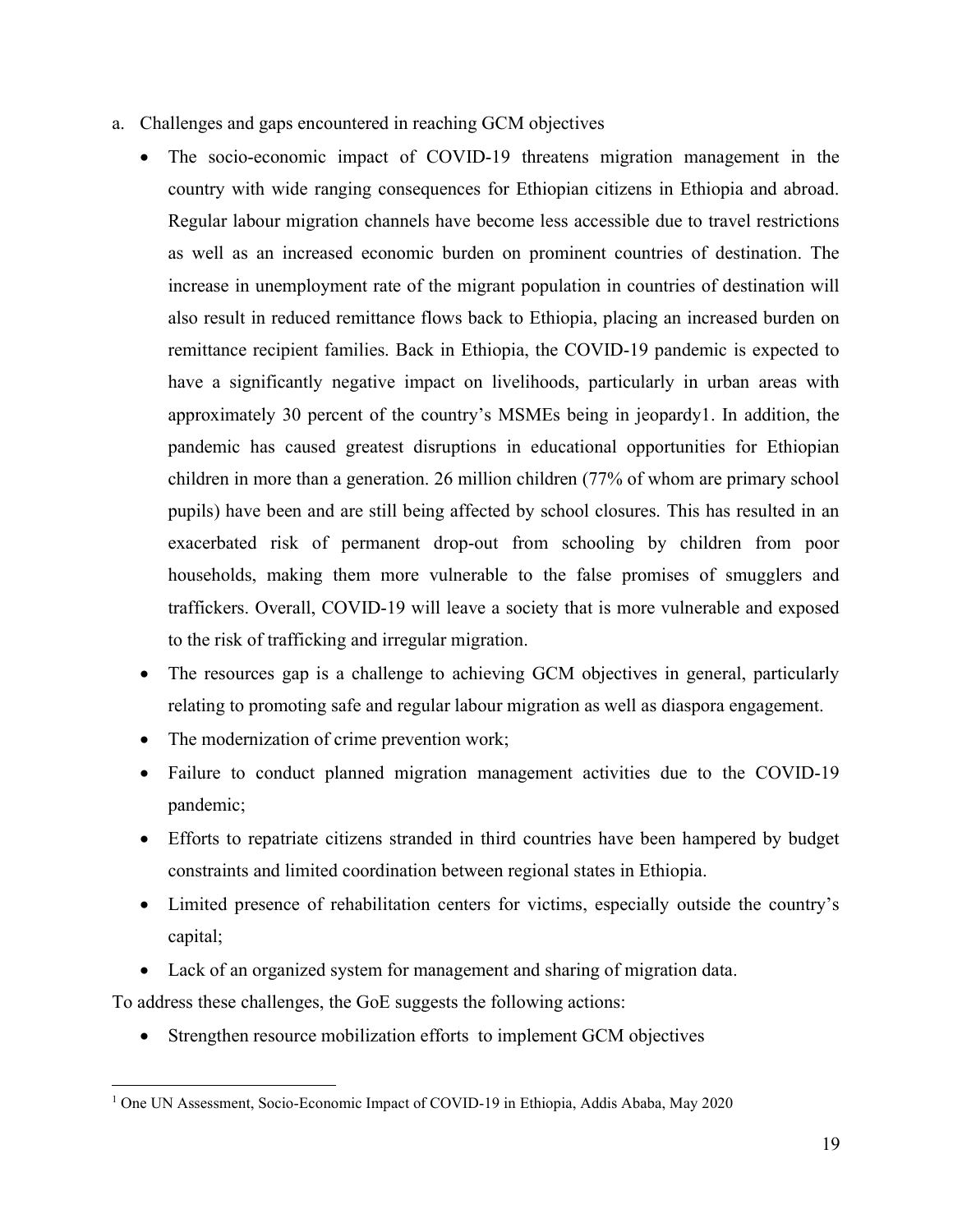- Prioritize the completion of the centralized migration data management system
- Finalize and implement the National Migration Policy.
- Launch and implement an awareness-raising/behavioral change communication strategy.
- Implement standard operating procedures and guidelines on return migration management;
- Strengthen the exchange of information and working relations between countries of origin, transit and destination as well as neighboring countries and regions.
- II. Means/Modes of Implementation
	- a. To achieve the objectives of the GCM, our country has employed the following implementation strategies:
	- The GoE has shown strong commitment to achieving the GCM goals and was selected as a GCM Champion. This commitment can be demonstrated by the establishment of a whole-of-government National Partnership Coalition on Migration. The government is further developing and improving legal frameworks and allocating resources to conduct activities.
	- To achieve the GCM goals, the government is expanding its horizons and strengthening continental and regional coordination and cooperation, as illustrated by the signing of agreements with the IGAD, the European Union, and with prominent destination countries for Ethiopian migrant workers, particularly the Kingdom of Saudi Arabia, Jordan, the United Arab Emirates and Qatar. In addition, much work has been done to assist returnees from Europe, in collaboration with the European Union, the Government of Norway and IOM.
	- Furthermore the bilateral labour agreements signed with countries of destination with the aim to prevent the violation of our citizens' rights, the necessary preparatory activities have been completed for the deployment of independent labour attachés abroad, particularly in our embassies and consulates in the Middle East. The labour attachés will focus on monitoring human rights violations and the protection status of Ethiopian migrant workers.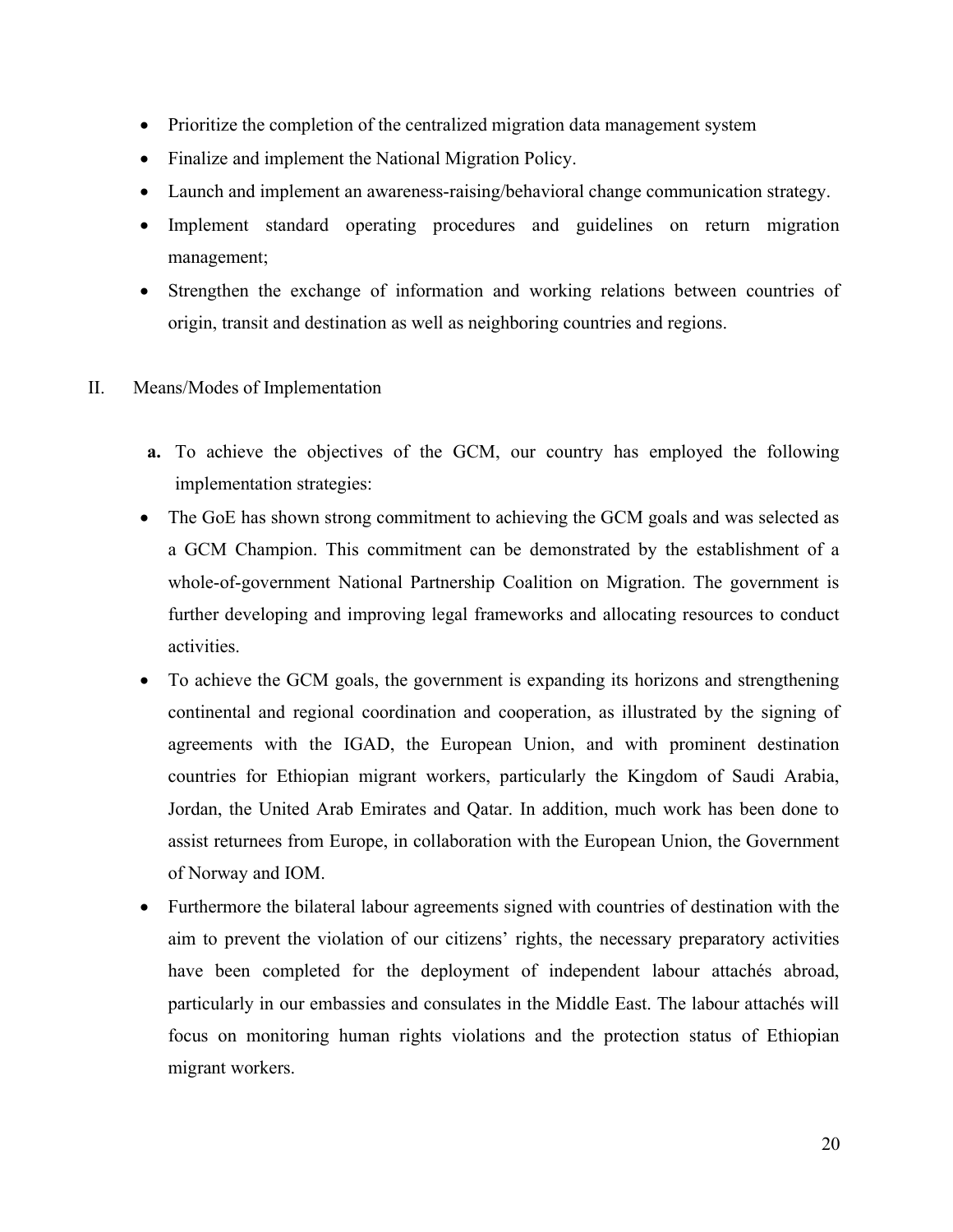- The Government is tackling the issue of job creation in the country by partnering with international donors such as the MasterCard Foundation in order to encourage young people to engage local job opportunities as opposed to travelling abroad using irregular channels.
- There have been efforts to curb human trafficking by establishing joint commissions with countries located on the mains three exits of the country (covering the Eastern, Southern and Northern routes) for joint prevention efforts.
- b. The challenges the GoE is facing in mobilizing means of implementation is linked with a general scarcity of resources dedicated to migration management initiatives and, to some extent, a lack of awareness on the latter, despite significant progress observed these last two years. The global COVID-19 pandemic and its multifaceted impact have also put a strain on efforts to mobilize resources for migration management purposes.
- c. In order to mobilize additional resources, the GoE is focusing on expanding budget sources and encouraging the participation of non-governmental organizations (NGOs) in youth employment interventions.
- III. Next steps
	- a. The areas and actions given priority based on the results of this review are the following:
		- Complete, endorse and implement the National Migration Policy.
		- Strengthen the implementation and administration of the National Migration data management
		- Implement the amended Overseas Employment Proclamation.
		- Ensure the proper implementation of proclamations, regulations, directives, guidelines, and standards related to migration.
		- Enhance transit shelters to provide appropriate rehabilitation services to victims of trafficking and other migrants in a vulnerable situation
		- Launching and implementation of national Communication strategy on migration
		- Strengthen bilateral and multilateral cooperation and partnership.